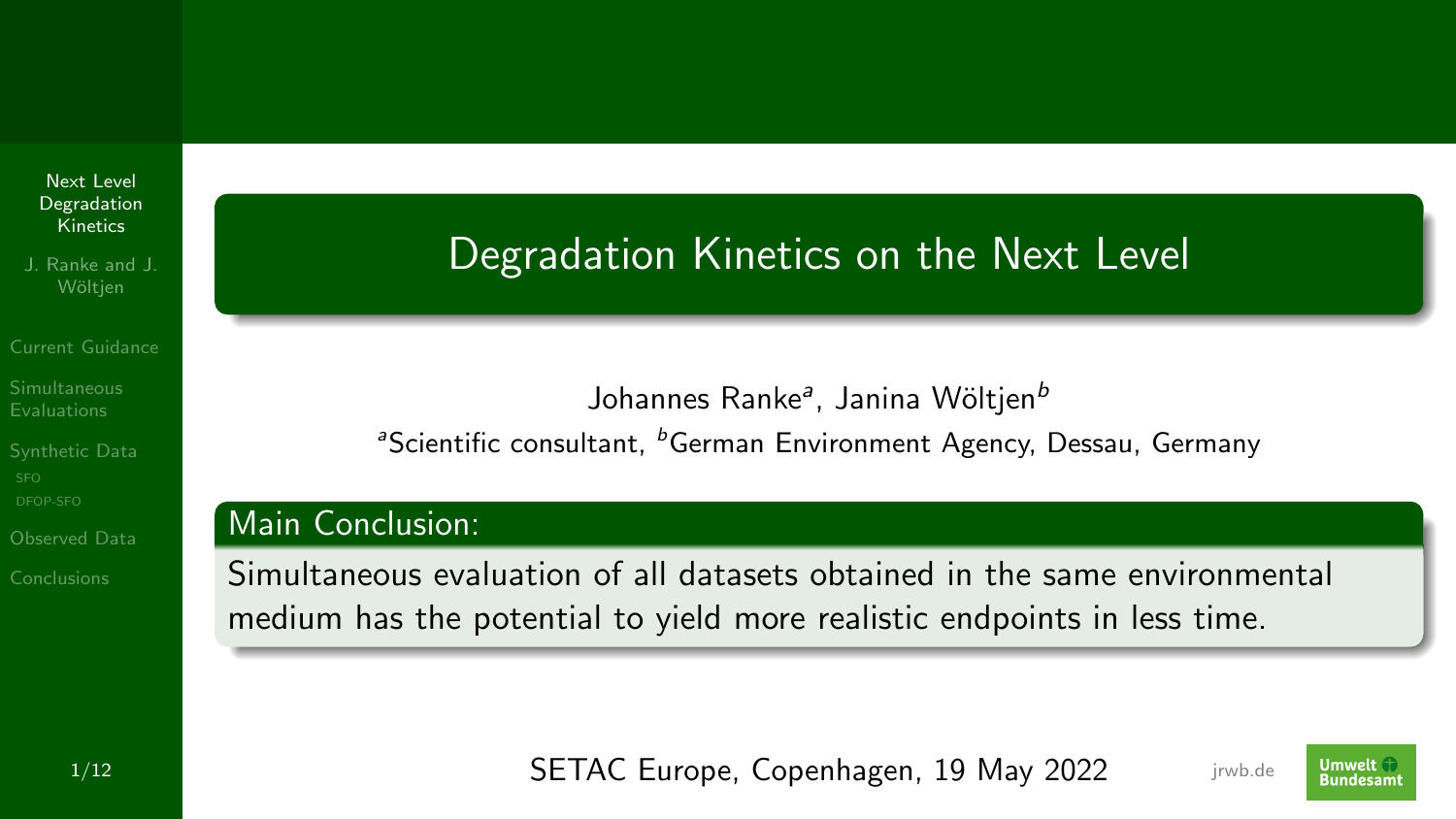### **Overview**

- Next Level [Degradation](#page-0-0) **Kinetics**
- J. Ranke and J.
- [Current Guidance](#page-2-0)
- 
- [Synthetic Data](#page-19-0)
- [Observed Data](#page-33-0)
- [Conclusions](#page-39-0)
- Current guidance
- Simultaneous evaluations
- Tests with synthetic data
- **Tests with observed data**
- Conclusions

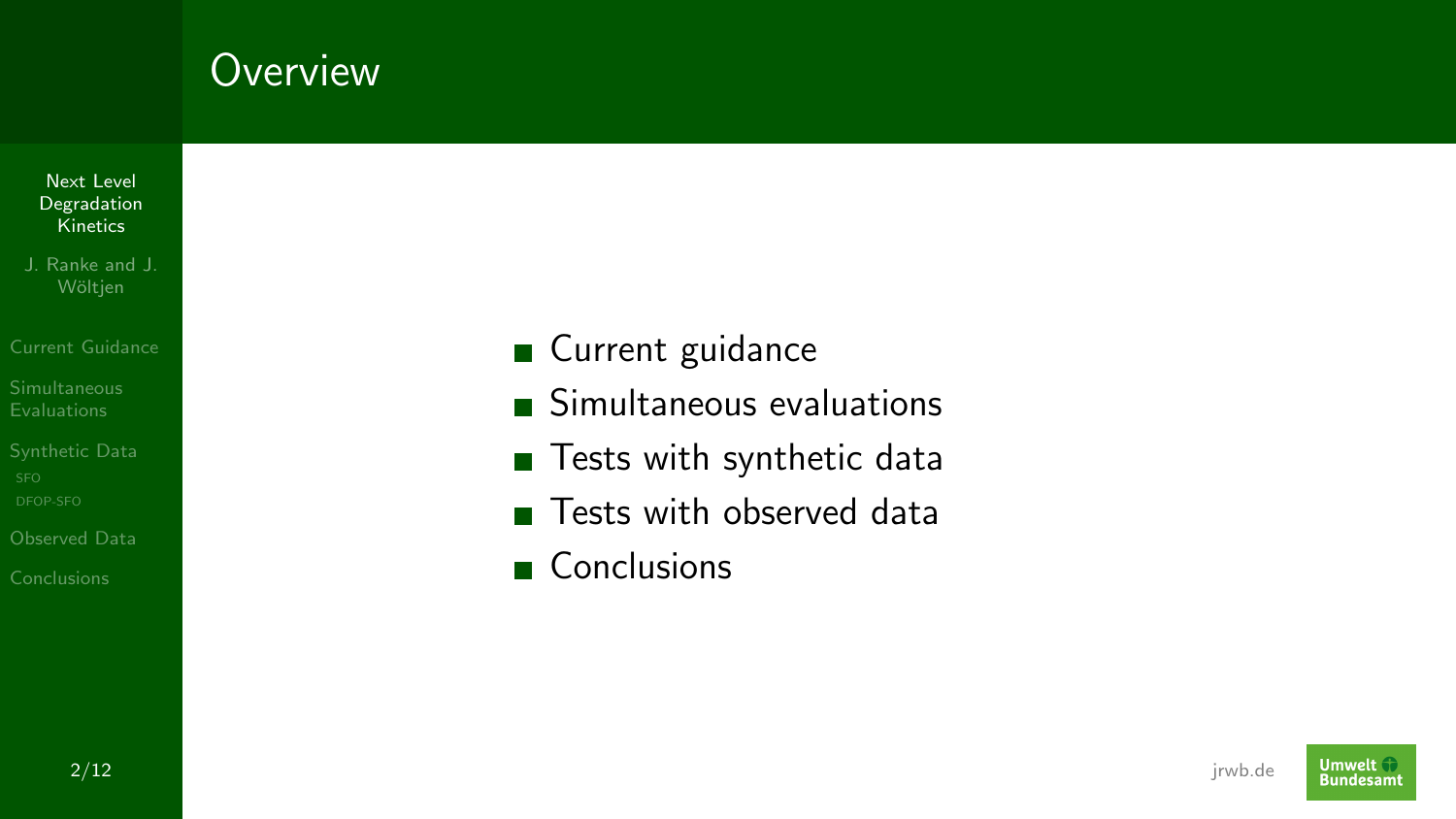## <span id="page-2-0"></span>Current Guidance

Next Level [Degradation](#page-0-0) Kinetics

J. Ranke and J. Wöltien

### [Current Guidance](#page-2-0)

[Synthetic Data](#page-19-0)

[Observed Data](#page-33-0)

[Conclusions](#page-39-0)

Critical points regarding the FOCUS degradation kinetic guidance

### Workload:

Model selection required for every dataset, and for several regulatory purposes

### Ambiguities:

Expert judgement required for model selection, outcome often unpredictable

### Scientific Basis:

The default half-life of 1000 days is arbitrary

3/12 jrwb.de [FOCUS \(2014\) Generic guidance for estimating persistence and degradation kinetics ...](https://esdac.jrc.ec.europa.eu/projects/degradation-kinetics)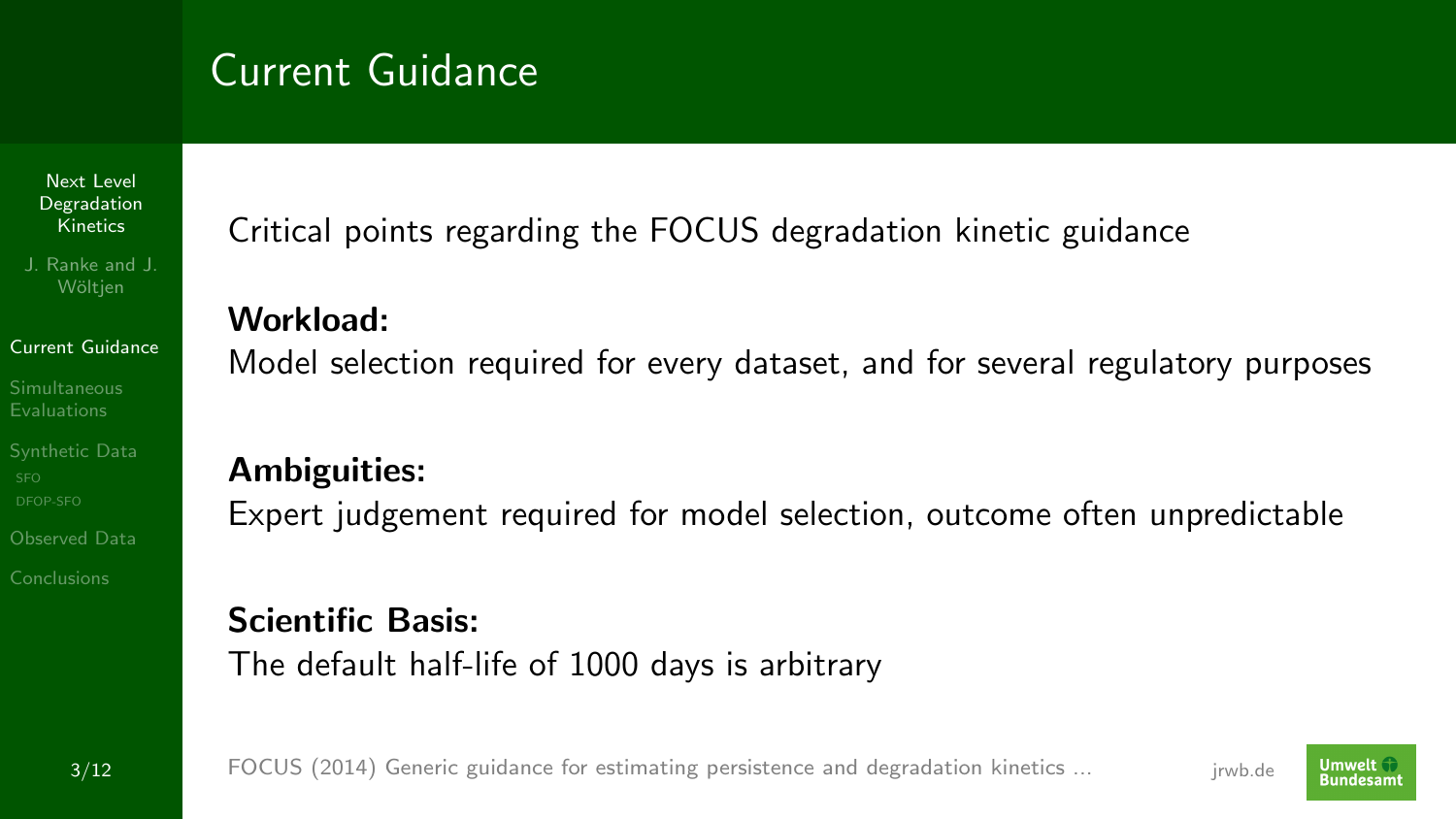



[Conclusions](#page-39-0)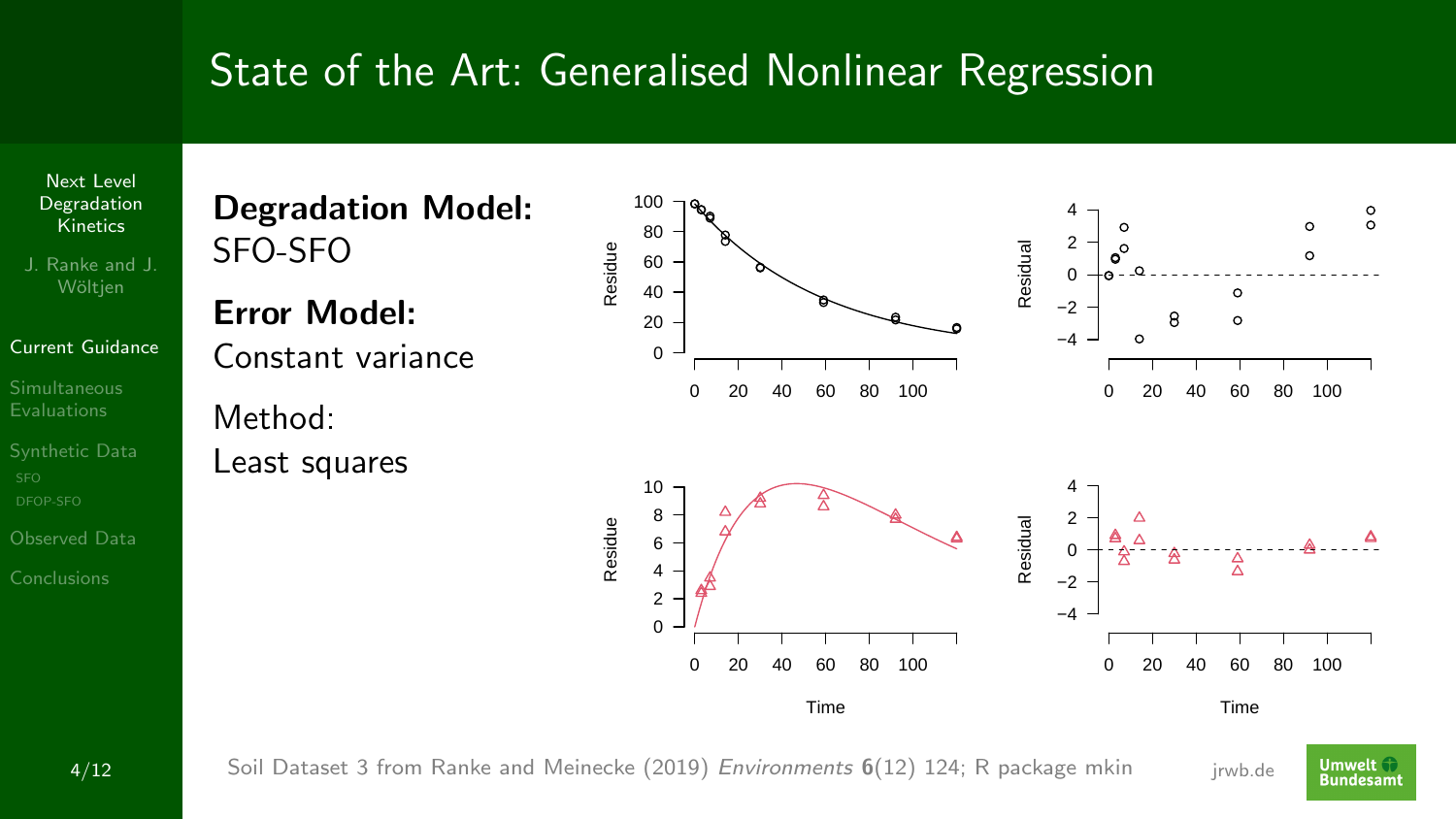

4/12 Soil Dataset 3 from [Ranke and Meinecke \(2019\)](https://doi.org/10.3390/environments6120124) *Environments* 6(12) 124; [R](https://www.r-project.org) package [mkin](https://pkgdown.jrwb.de/mkin) j<sub>rwb.de</sub>

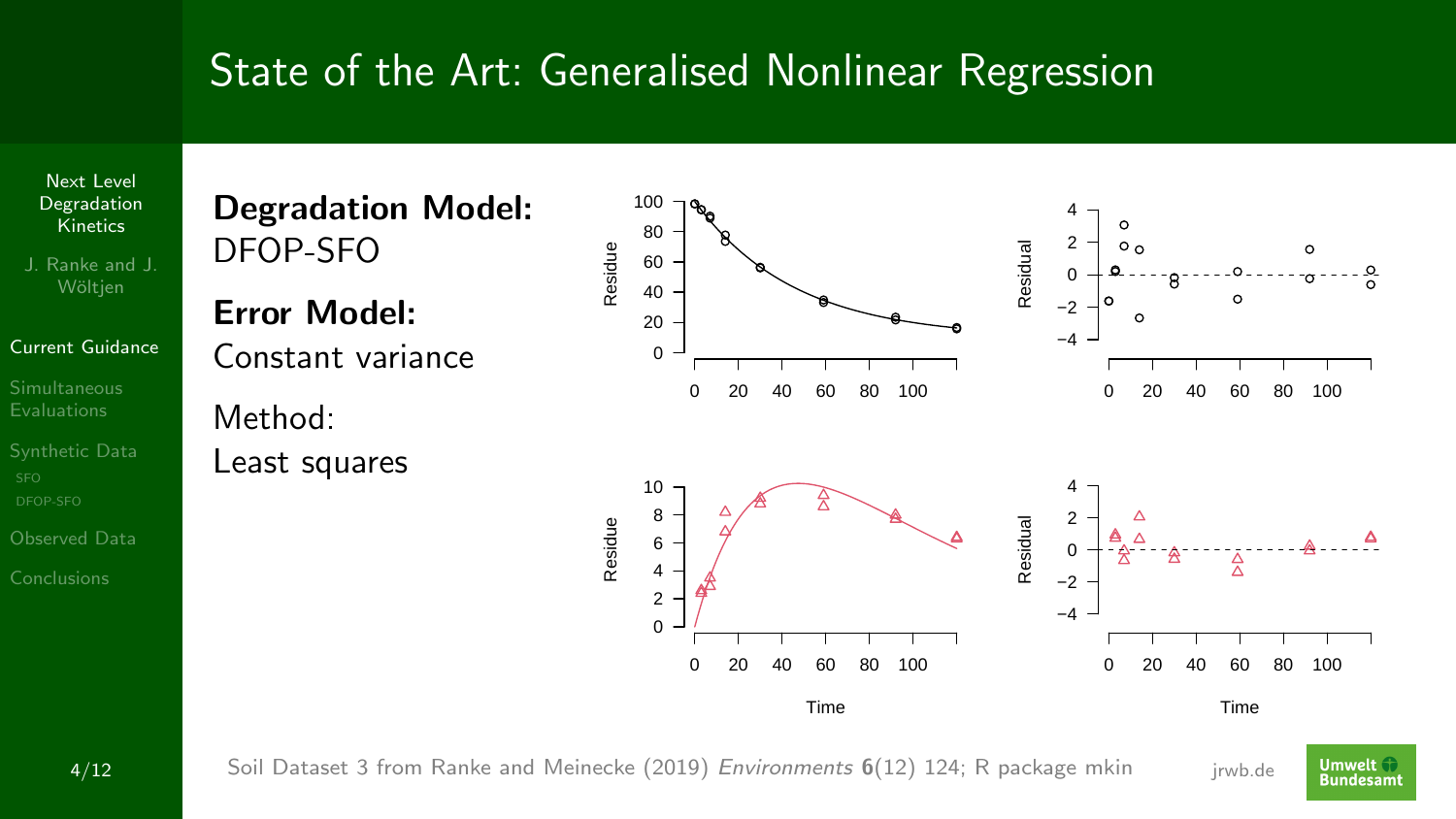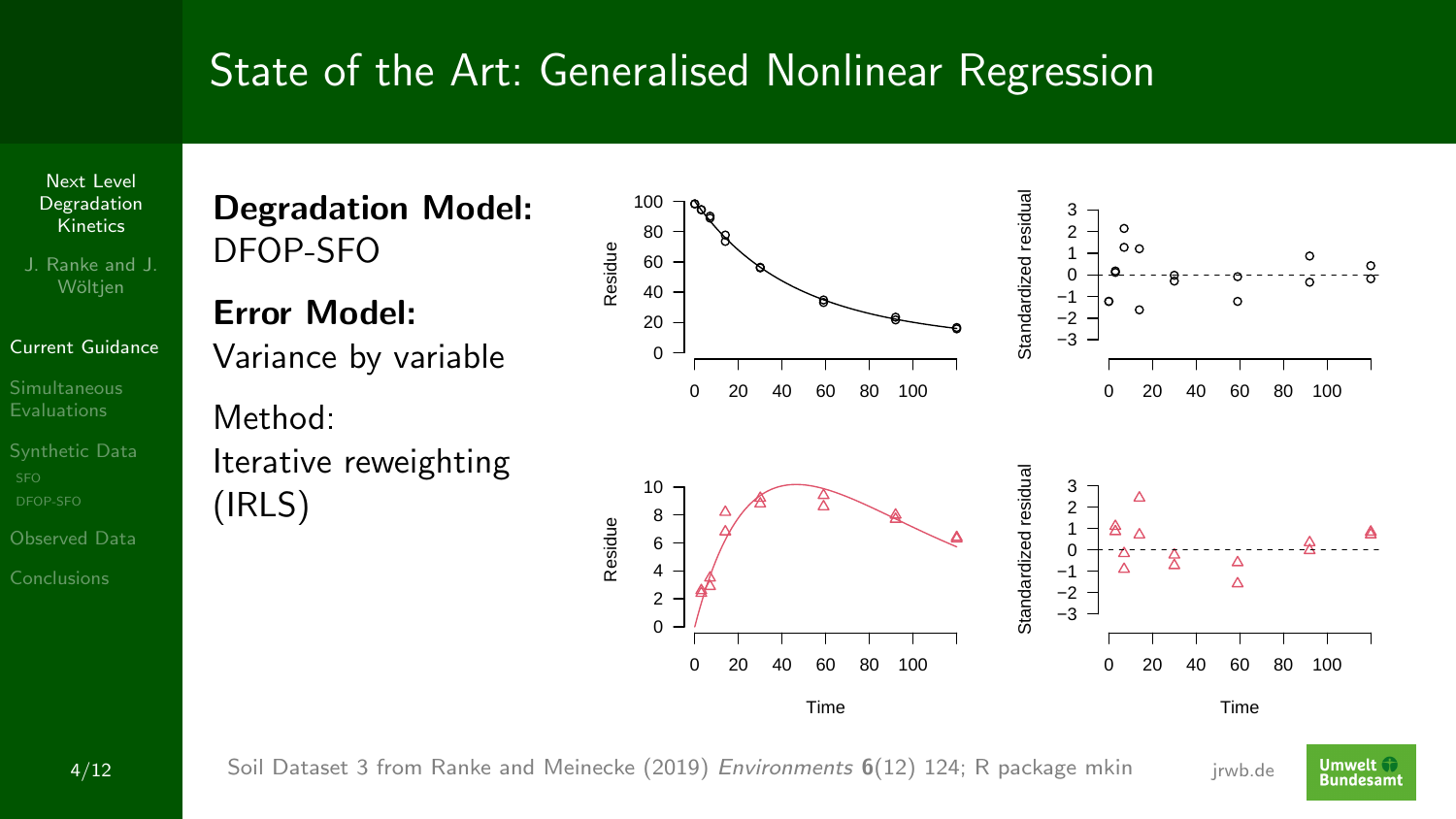[Degradation](#page-0-0) **Kinetics** J. Ranke and J.

Next Level

### [Current Guidance](#page-2-0)

[Synthetic Data](#page-19-0)

[Observed Data](#page-33-0)

[Conclusions](#page-39-0)



Error Model: Two-component

Method: Likelihood maximisation









Time

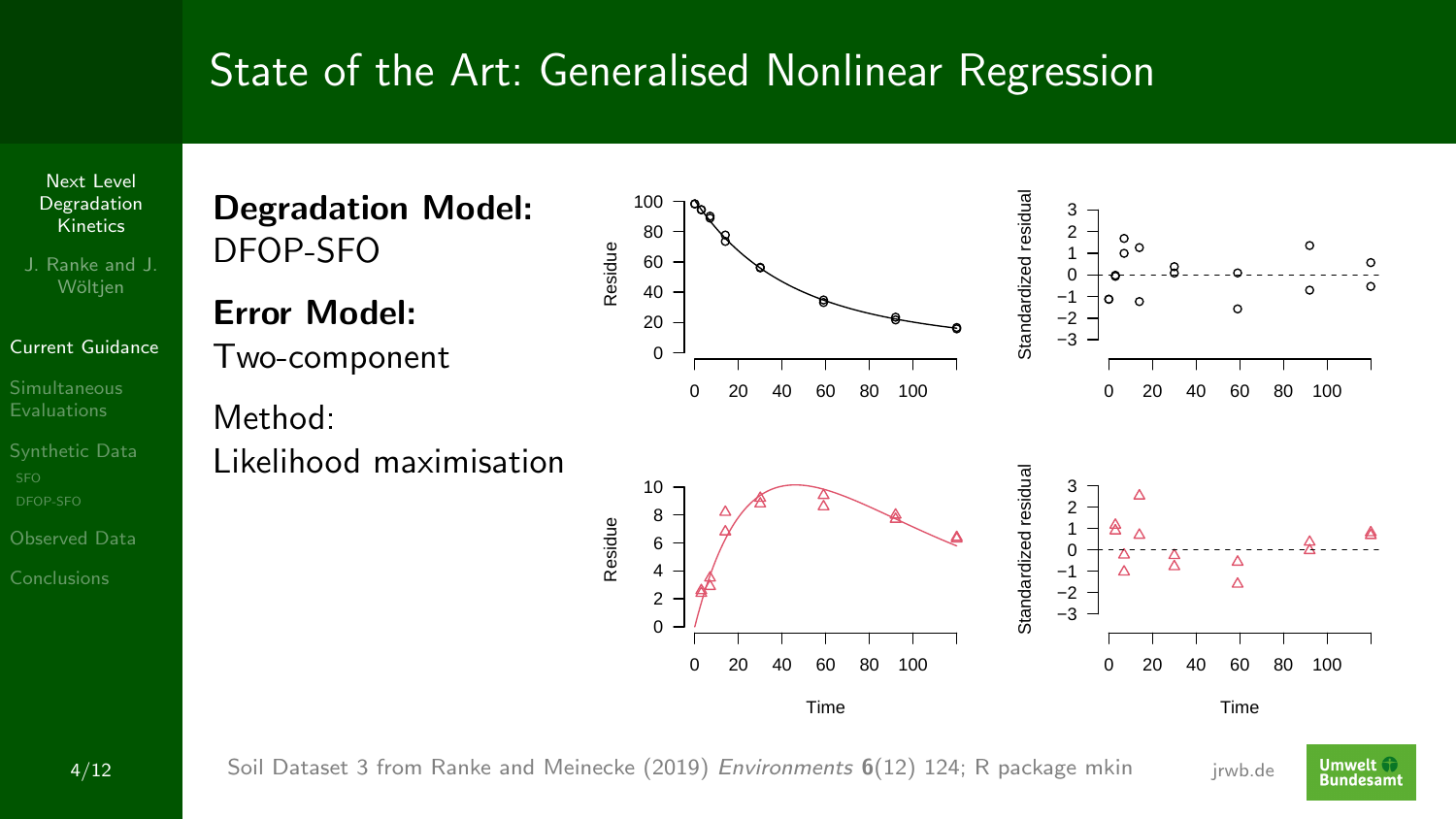

J. Ranke and J.

#### [Current Guidance](#page-2-0)

- [Synthetic Data](#page-19-0)
- [Observed Data](#page-33-0)
- 



 $\rightarrow$  n<sub>0.1</sub>,  $k_{1,1}$ ,  $k_{2,1}$ , ...

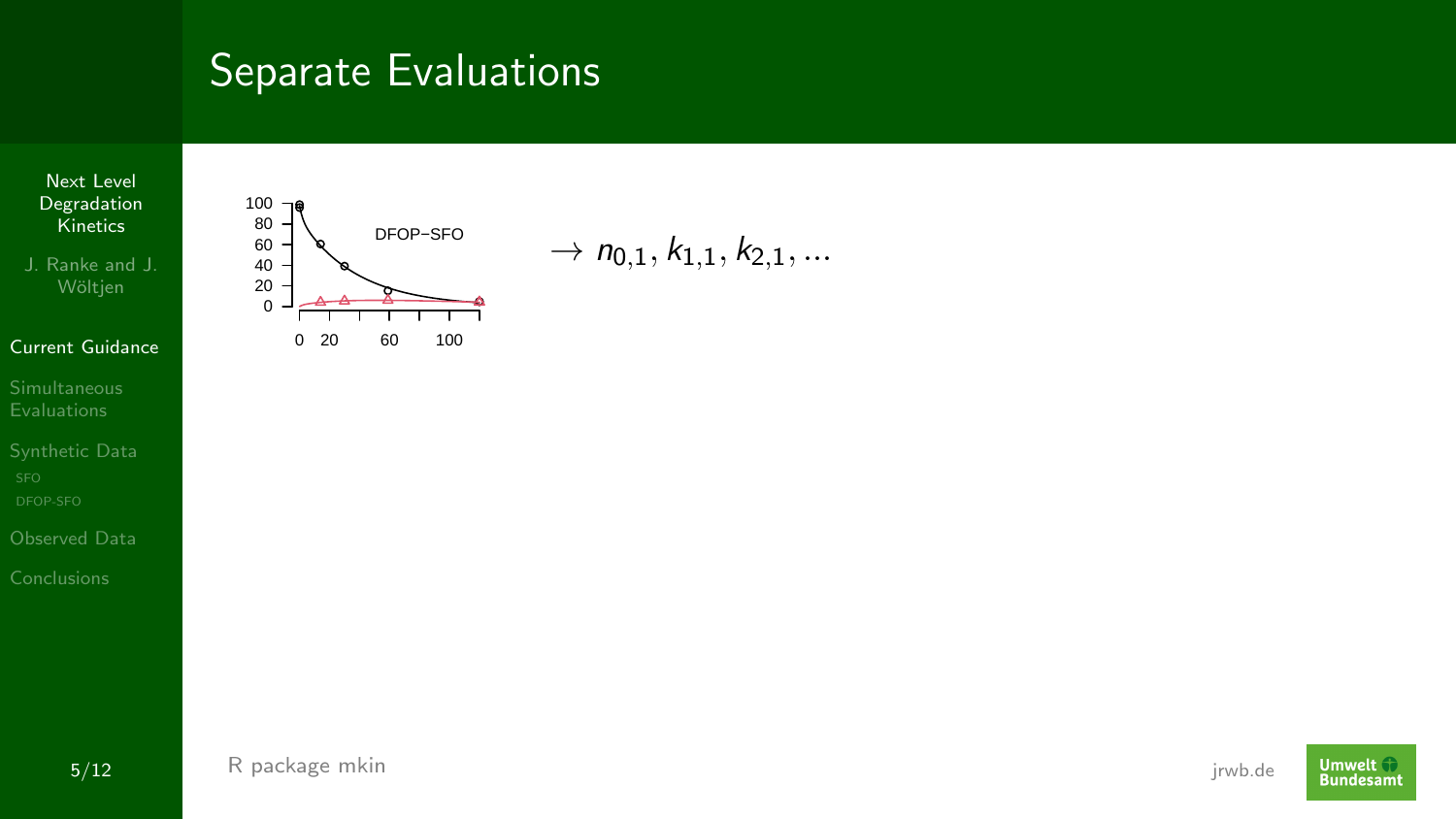

J. Ranke and J.

#### [Current Guidance](#page-2-0)

- [Synthetic Data](#page-19-0)
- [Observed Data](#page-33-0)





 $\rightarrow$   $n_{0,1}, k_{1,1}, k_{2,1}, \ldots$ 

 $\rightarrow$  n<sub>0,2</sub>,  $k_{1,2}$ ,  $k_{2,2}$ , ...

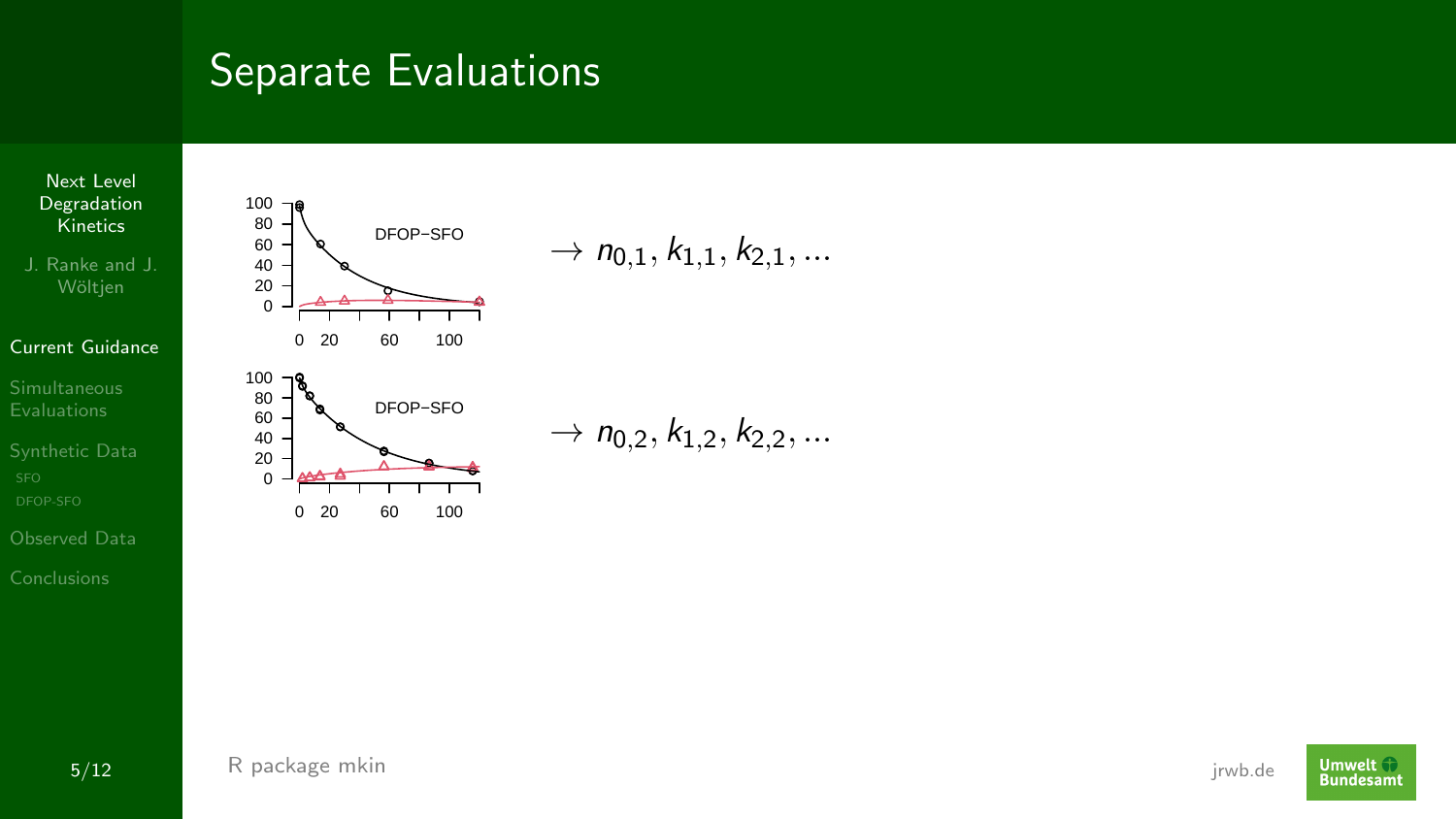



| $\rightarrow$ n <sub>0,1</sub> , k <sub>1,1</sub> , k <sub>2,1</sub> , |  |  |
|------------------------------------------------------------------------|--|--|
|                                                                        |  |  |

 $\rightarrow$  n<sub>0.2</sub>, k<sub>1.2</sub>, k<sub>2.2</sub>, ...

 $\to n_{0,3}, k_3, ...$ 

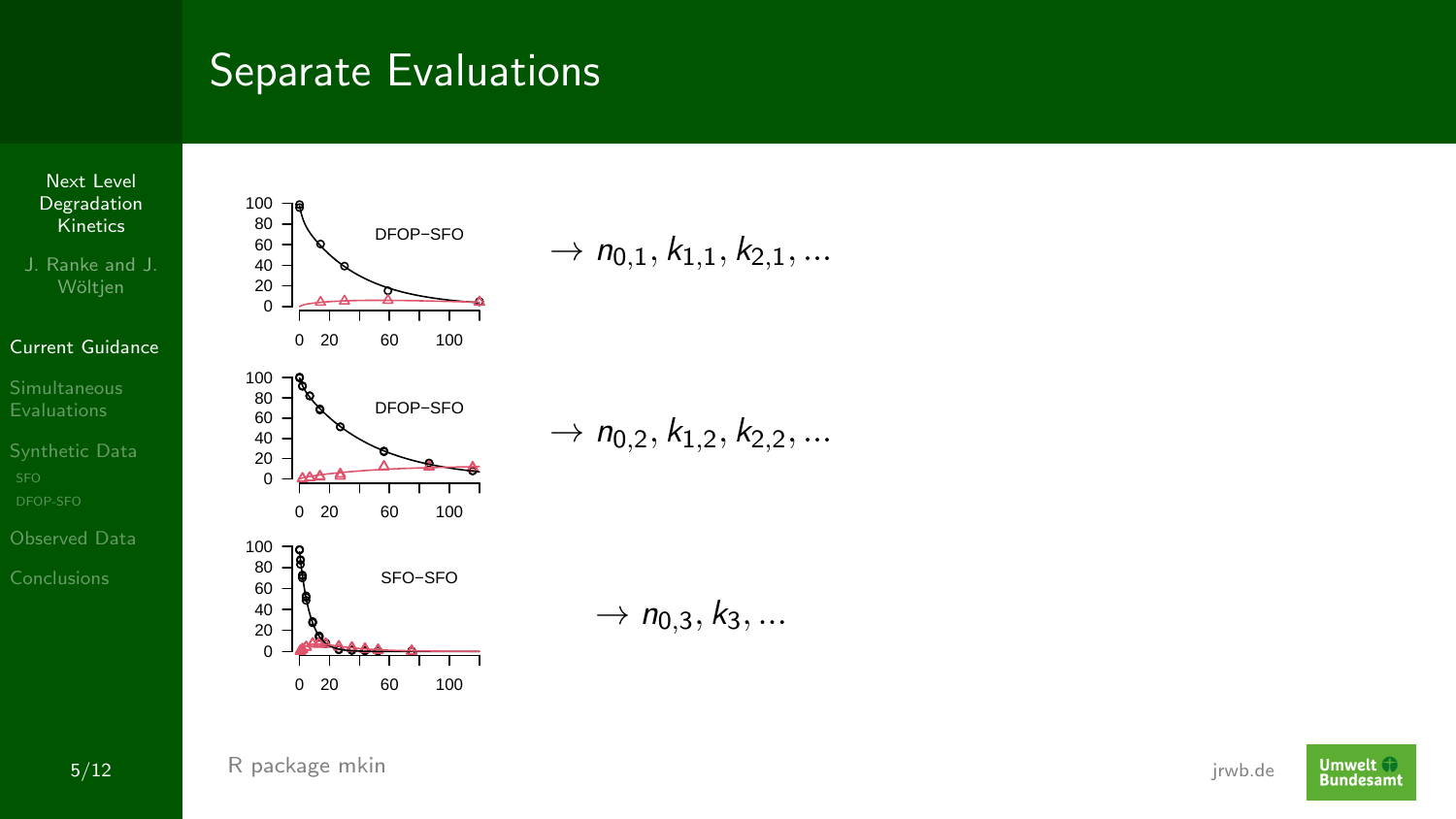

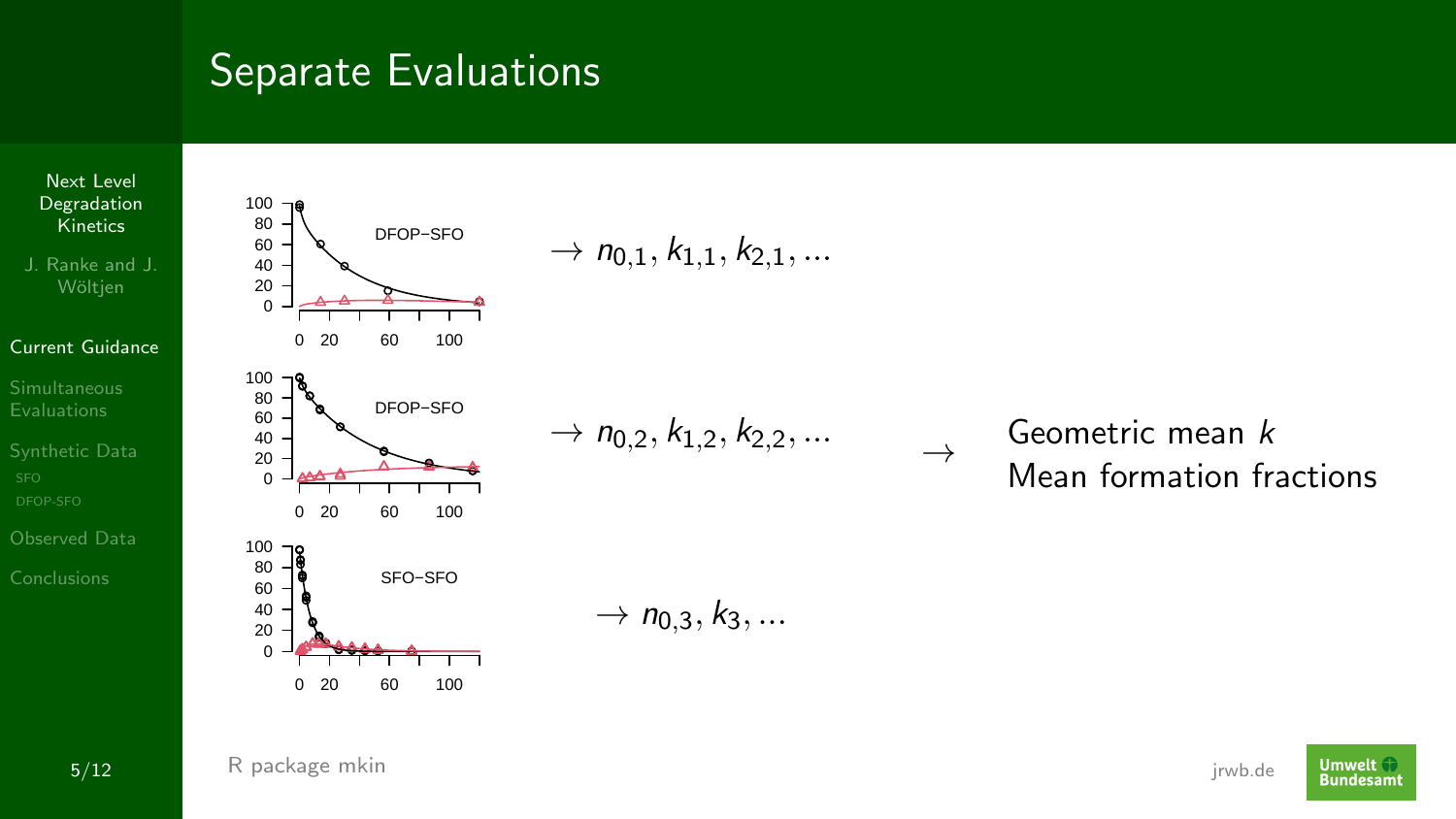#### Next Level [Degradation](#page-0-0) **Kinetics**

J. Ranke and J.

#### [Current Guidance](#page-2-0)

#### [Simultaneous](#page-11-0) Evaluations

[Synthetic Data](#page-19-0)

[Observed Data](#page-33-0)

[Conclusions](#page-39-0)

### <span id="page-11-0"></span>Already Used: Normal distribution of log rate constants

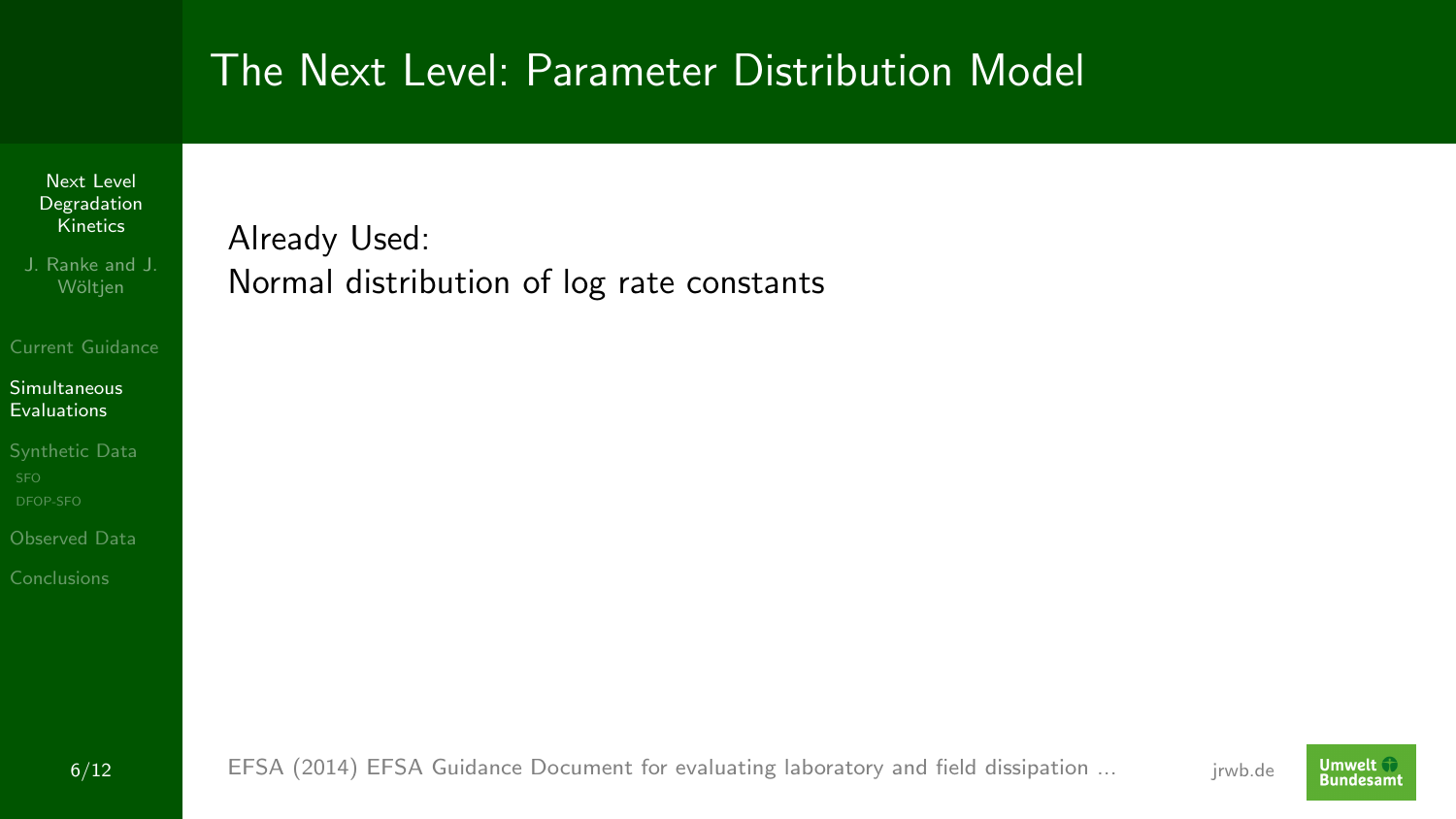#### Next Level [Degradation](#page-0-0) **Kinetics**

J. Ranke and J.

#### [Current Guidance](#page-2-0)

### [Simultaneous](#page-11-0) Evaluations

[Synthetic Data](#page-19-0)

[Observed Data](#page-33-0)

[Conclusions](#page-39-0)

### Already Used: Normal distribution of log rate constants

Generalised Assumption:

Suitably transformed degradation model parameters follow a normal distribution

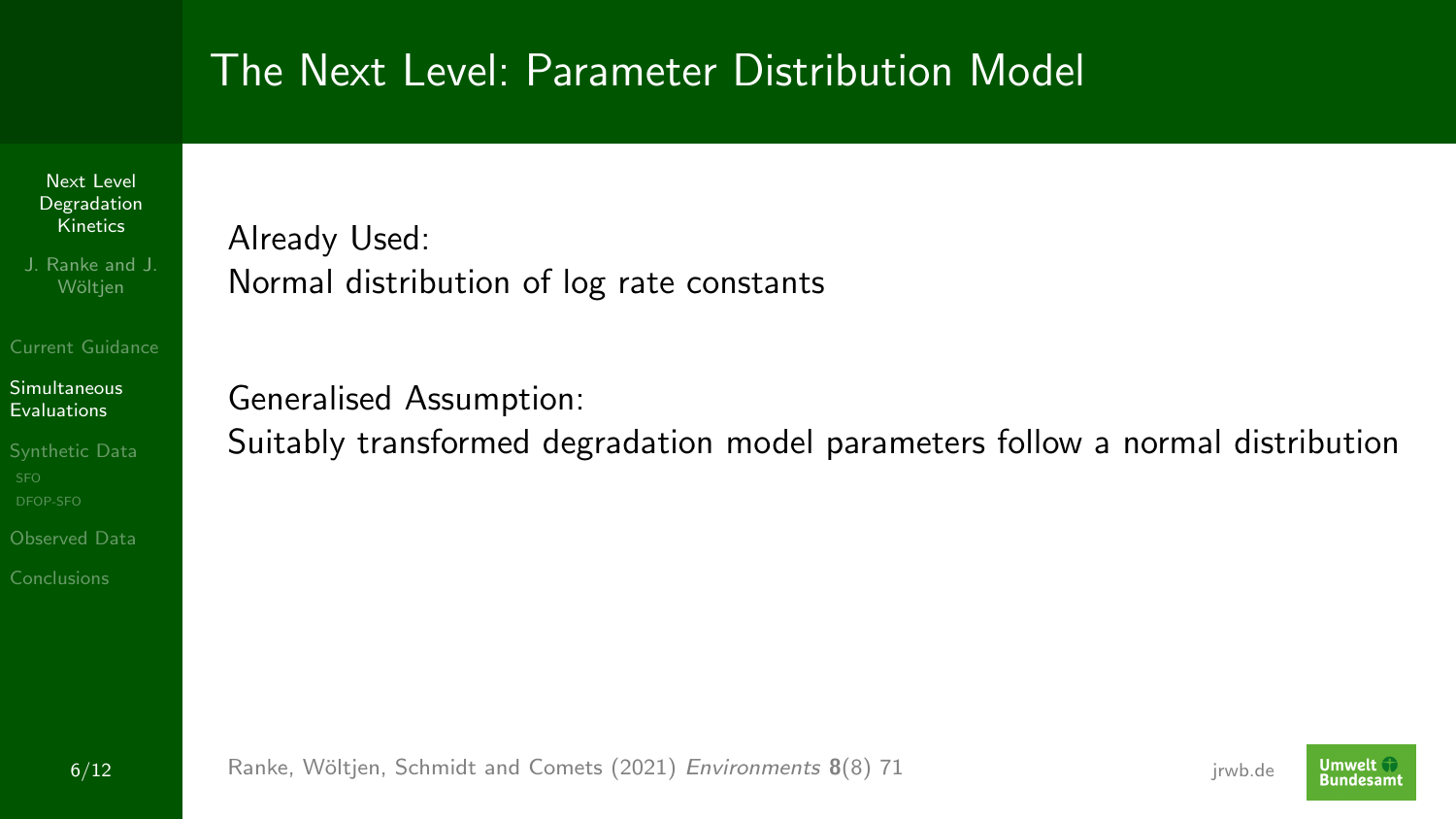Next Level [Degradation](#page-0-0) Kinetics

J. Ranke and J.

[Current Guidance](#page-2-0)

### [Simultaneous](#page-11-0) Evaluations

[Synthetic Data](#page-19-0)

[Observed Data](#page-33-0)

[Conclusions](#page-39-0)

Already Used: Normal distribution of log rate constants

Generalised Assumption: Suitably transformed degradation model parameters follow a normal distribution

Well-established Method: Nonlinear mixed-effects models for grouped data

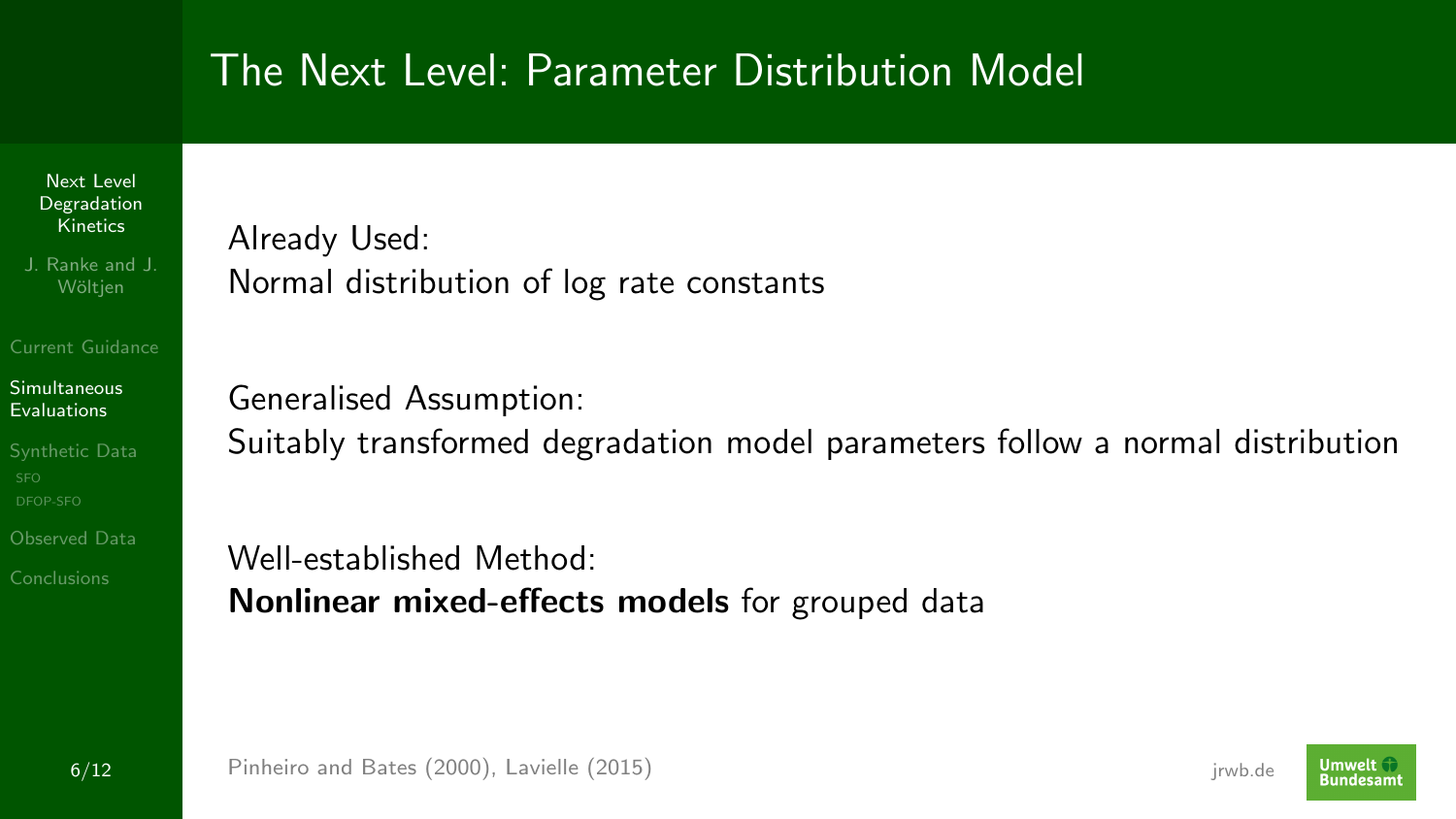Next Level [Degradation](#page-0-0) Kinetics

J. Ranke and J.

[Current Guidance](#page-2-0)

#### [Simultaneous](#page-11-0) Evaluations

[Synthetic Data](#page-19-0)

[Observed Data](#page-33-0)

[Conclusions](#page-39-0)

Already Used: Normal distribution of log rate constants

Generalised Assumption:

Suitably transformed degradation model parameters follow a normal distribution

Well-established Method: Nonlinear mixed-effects models for grouped data Also known as hierarchical models or multilevel models

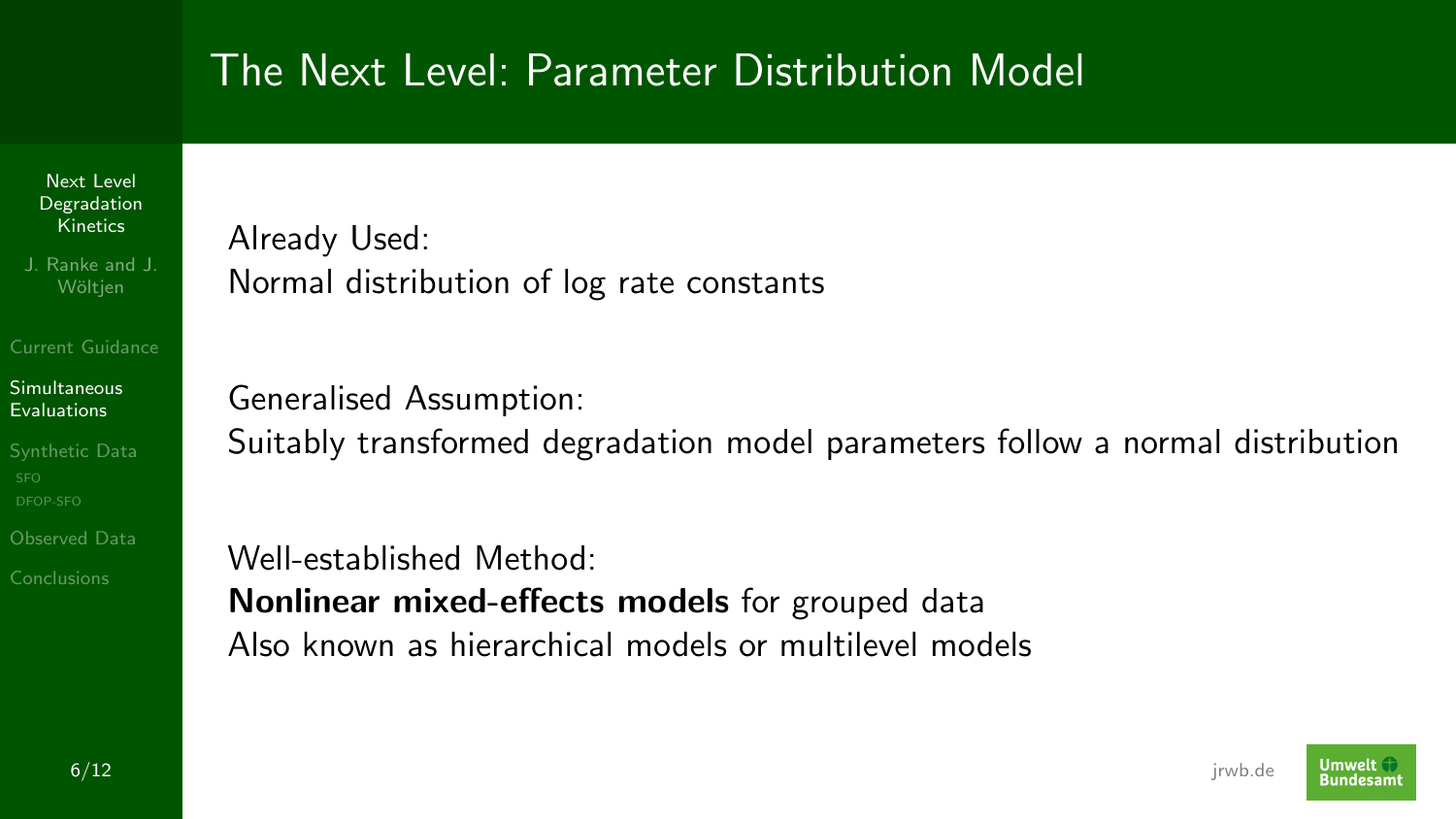

J. Ranke and J.

### [Current Guidance](#page-2-0)

### [Simultaneous](#page-11-0) Evaluations

[Synthetic Data](#page-19-0)

[Observed Data](#page-33-0)





Degradation Model: SFO-SFO

### Parameter Model:

Uncorrelated normal distribution

Error Model: Constant variance

AIC: 1333.9 BIC: 1332.0

**Umwelt Bundesam**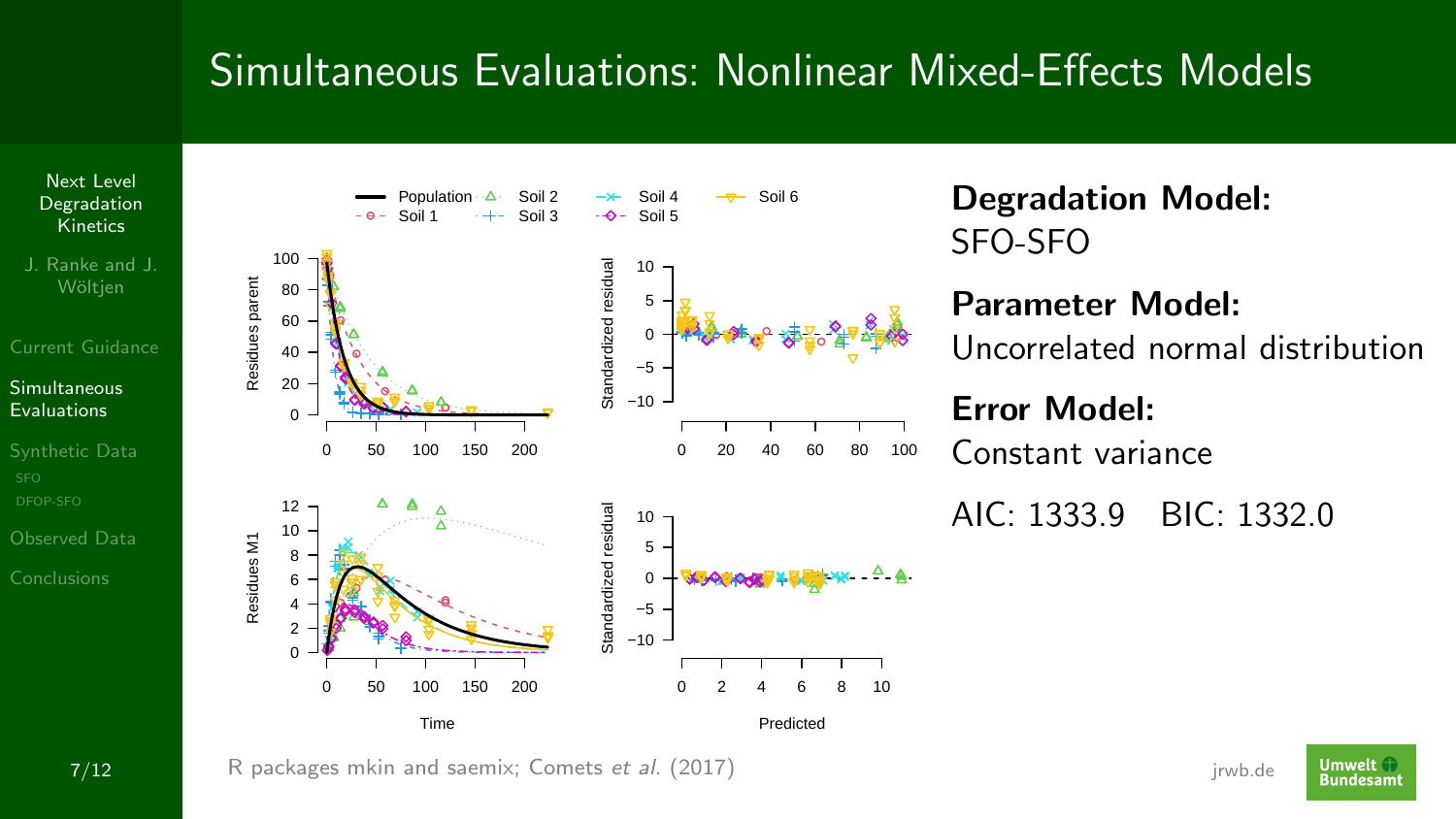

J. Ranke and J.

### [Current Guidance](#page-2-0)

### [Simultaneous](#page-11-0) Evaluations

[Synthetic Data](#page-19-0)

- [Observed Data](#page-33-0)
- [Conclusions](#page-39-0)



Degradation Model: DFOP-SFO

### Parameter Model:

Uncorrelated normal distribution

### Error Model:

Constant variance

AIC: 1185.8 BIC: 1183.1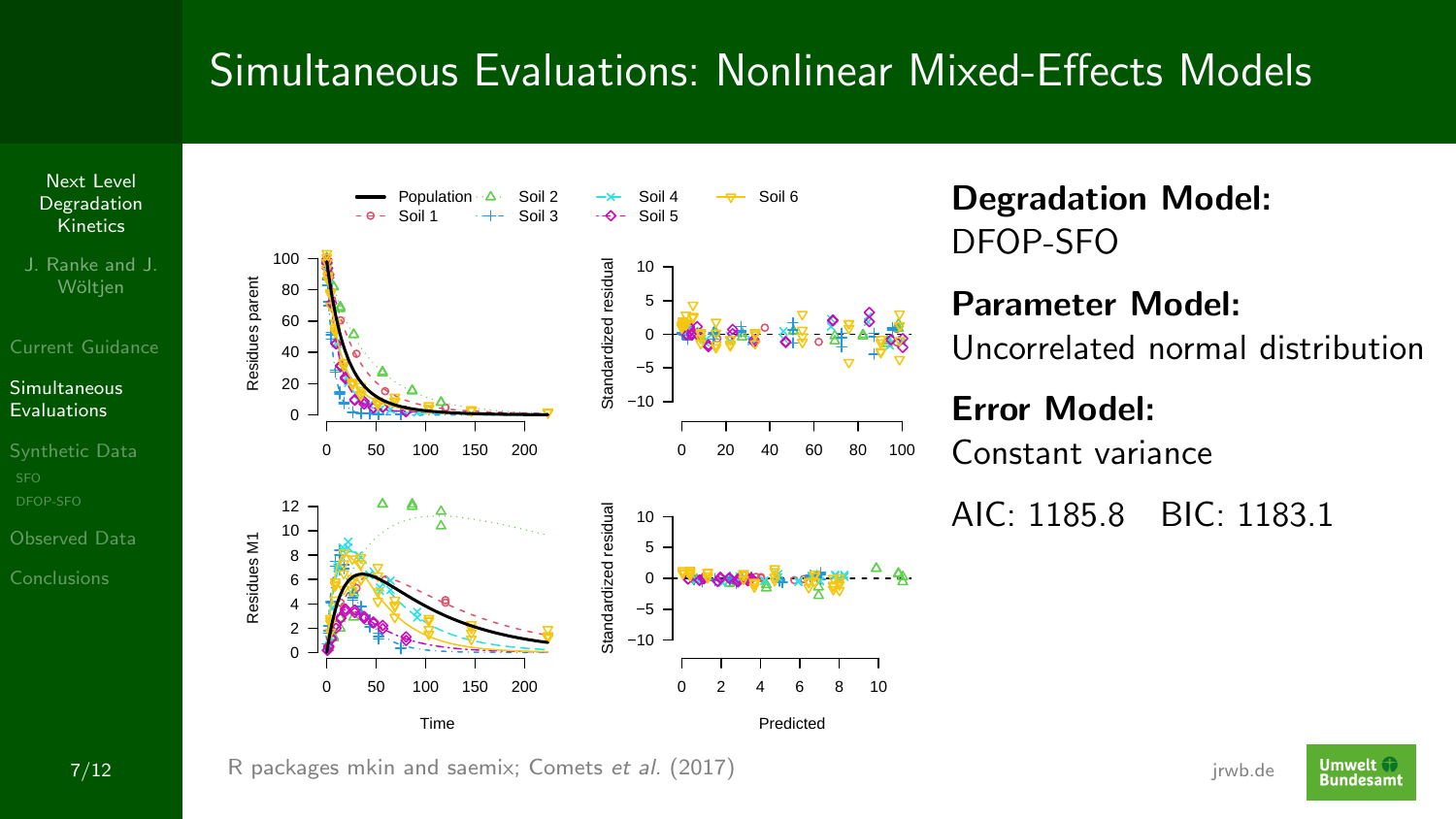

J. Ranke and J.

### [Current Guidance](#page-2-0)

### [Simultaneous](#page-11-0) Evaluations

[Synthetic Data](#page-19-0)

- [Observed Data](#page-33-0)
- [Conclusions](#page-39-0)



Degradation Model: DFOP-SFO

### Parameter Model:

Uncorrelated normal distribution

### Error Model:

Two-component

AIC: 1085.3 BIC: 1082.4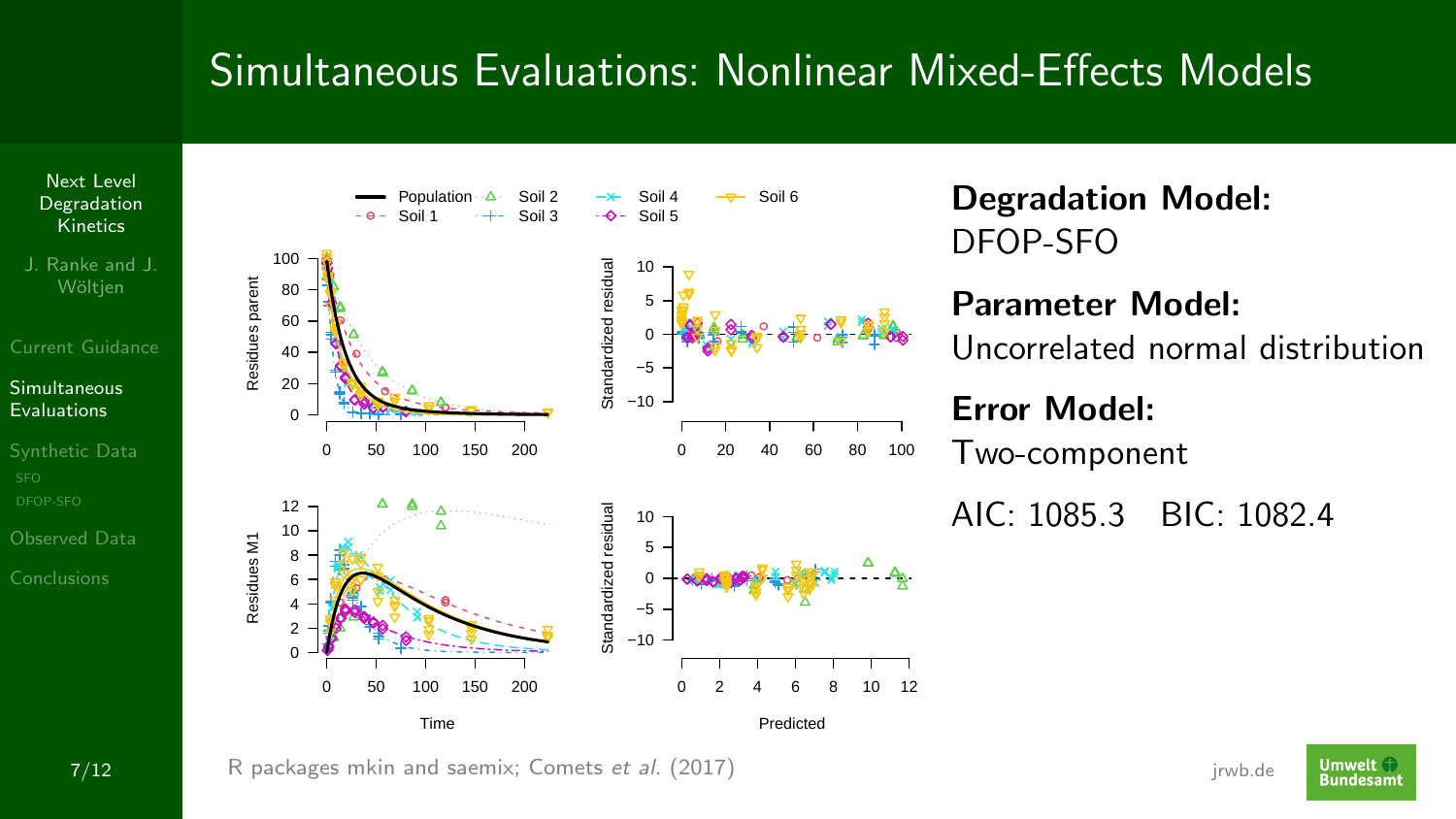

J. Ranke and J.

### [Current Guidance](#page-2-0)

### [Simultaneous](#page-11-0) Evaluations

[Synthetic Data](#page-19-0)

- [Observed Data](#page-33-0)
- [Conclusions](#page-39-0)



Degradation Model: DFOP-SFO Parameter Model:

Uncorrelated normal distribution

### Error Model: Two-component AIC: 1085.3 BIC: 1082.4

Most likely population

 $\rightarrow$ parameters with estimated distributions

**7/12** [R](https://www.r-project.org) packages [mkin](https://pkgdown.jrwb.de/mkin) and [saemix;](https://github.com/saemixdevelopment/saemixextension/raw/master/documentation/docsaem.pdf) [Comets](https://doi.org/10.18637/jss.v080.i03) *et al.* (2017) **Finally and Serversian Comets et al.** (2017)

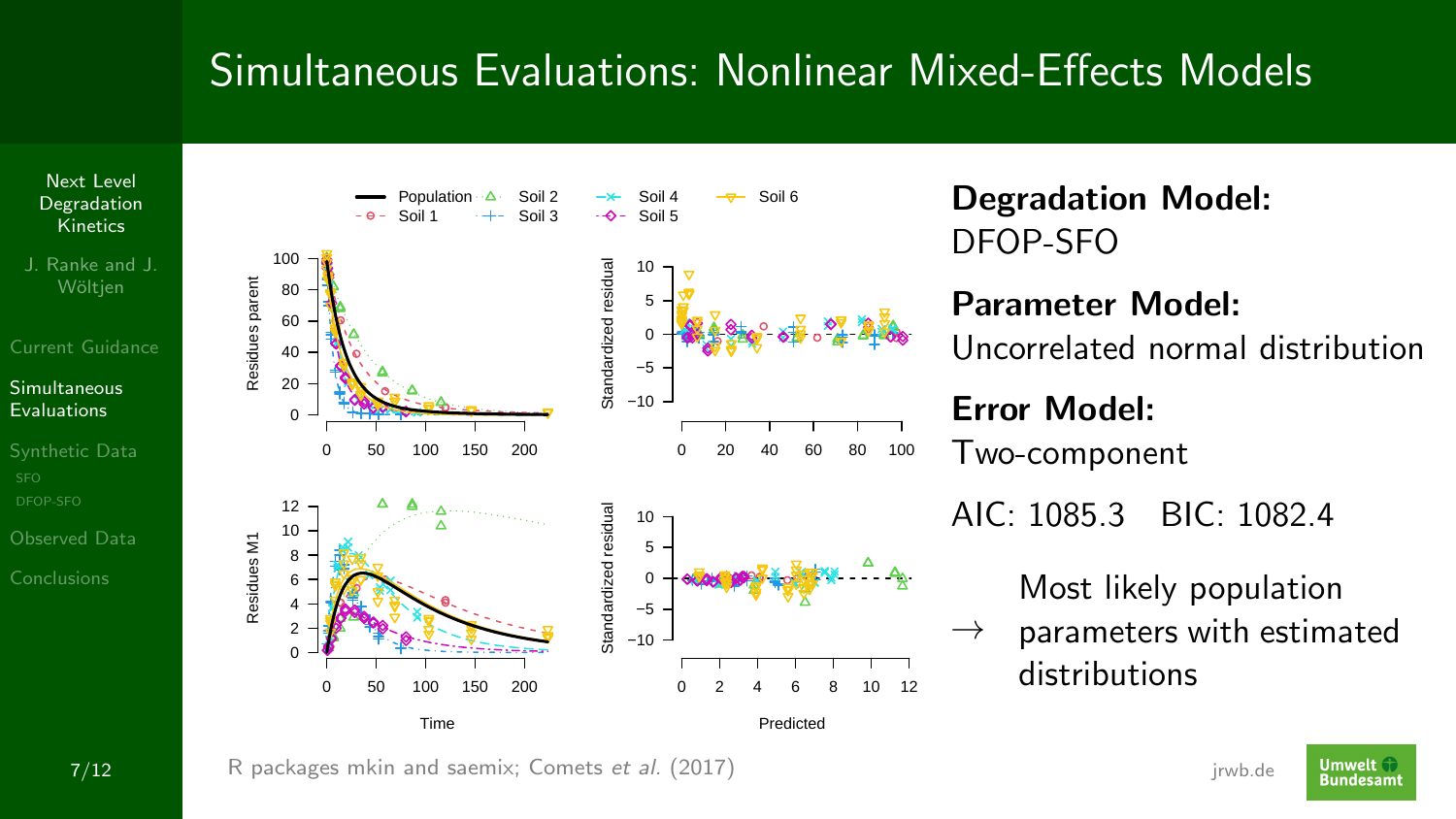<span id="page-19-0"></span>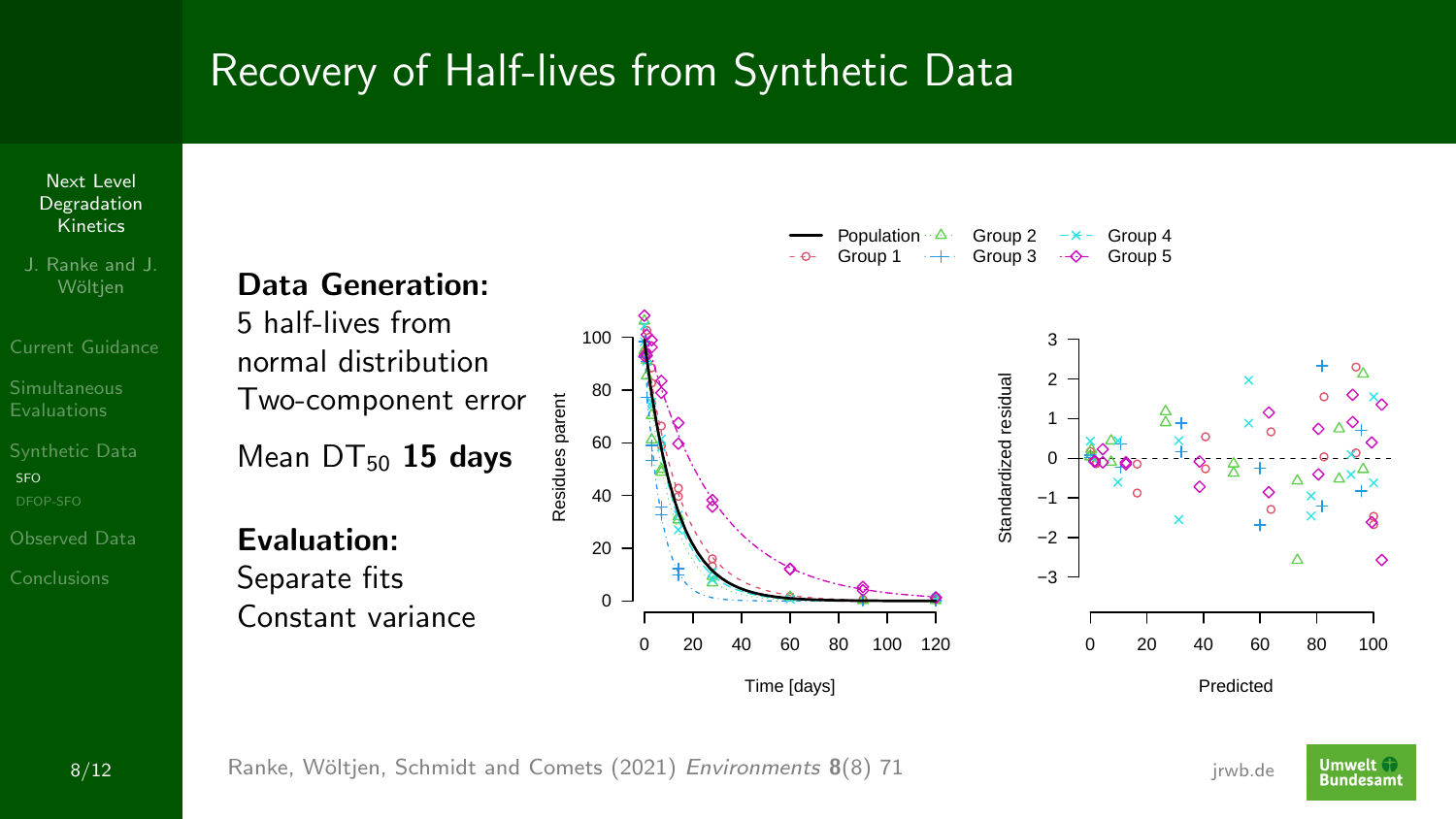

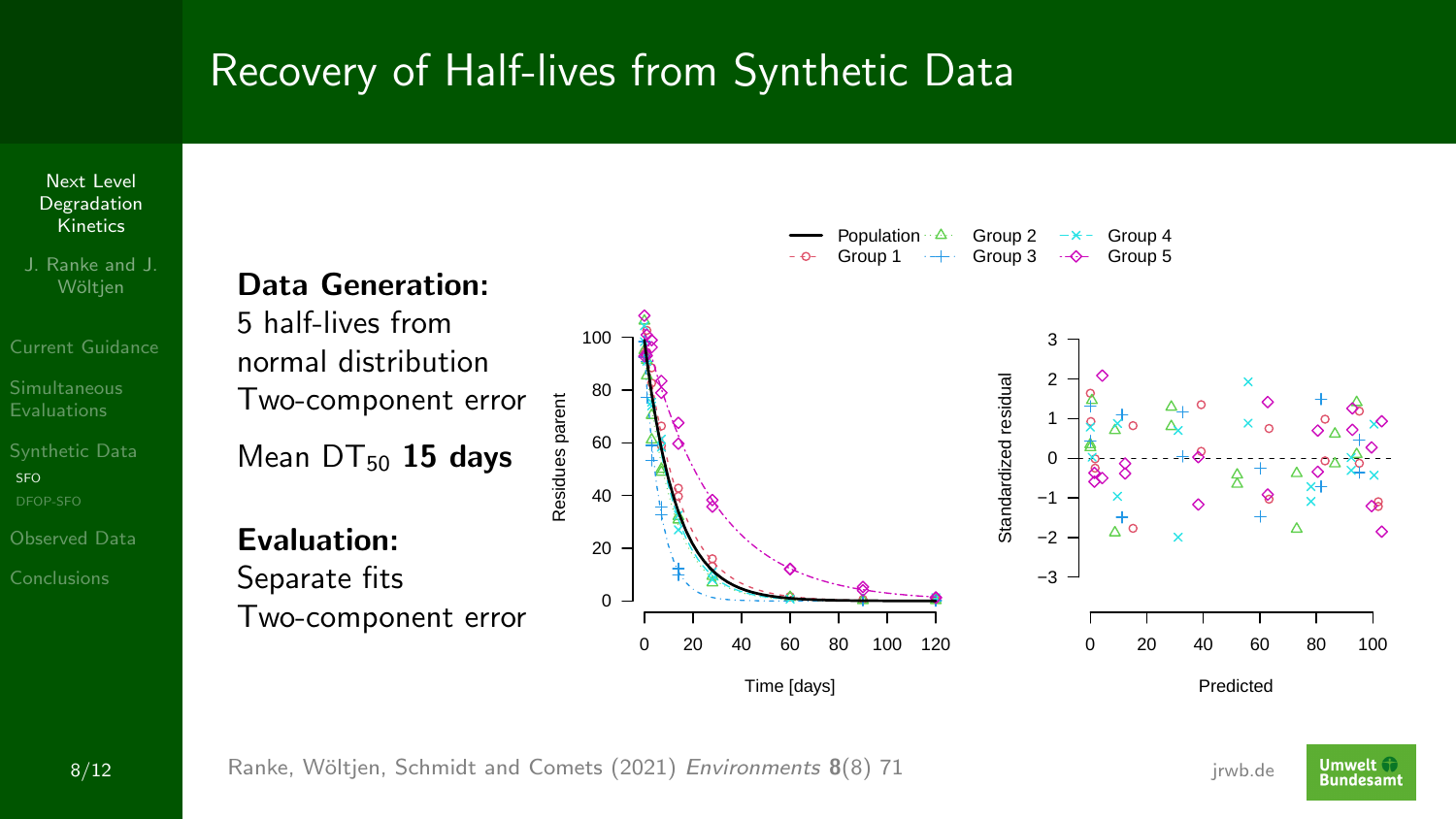

J. Ranke and J.

[Current Guidance](#page-2-0) [Synthetic Data](#page-19-0)

SEO.

[Observed Data](#page-33-0)

[Conclusions](#page-39-0)



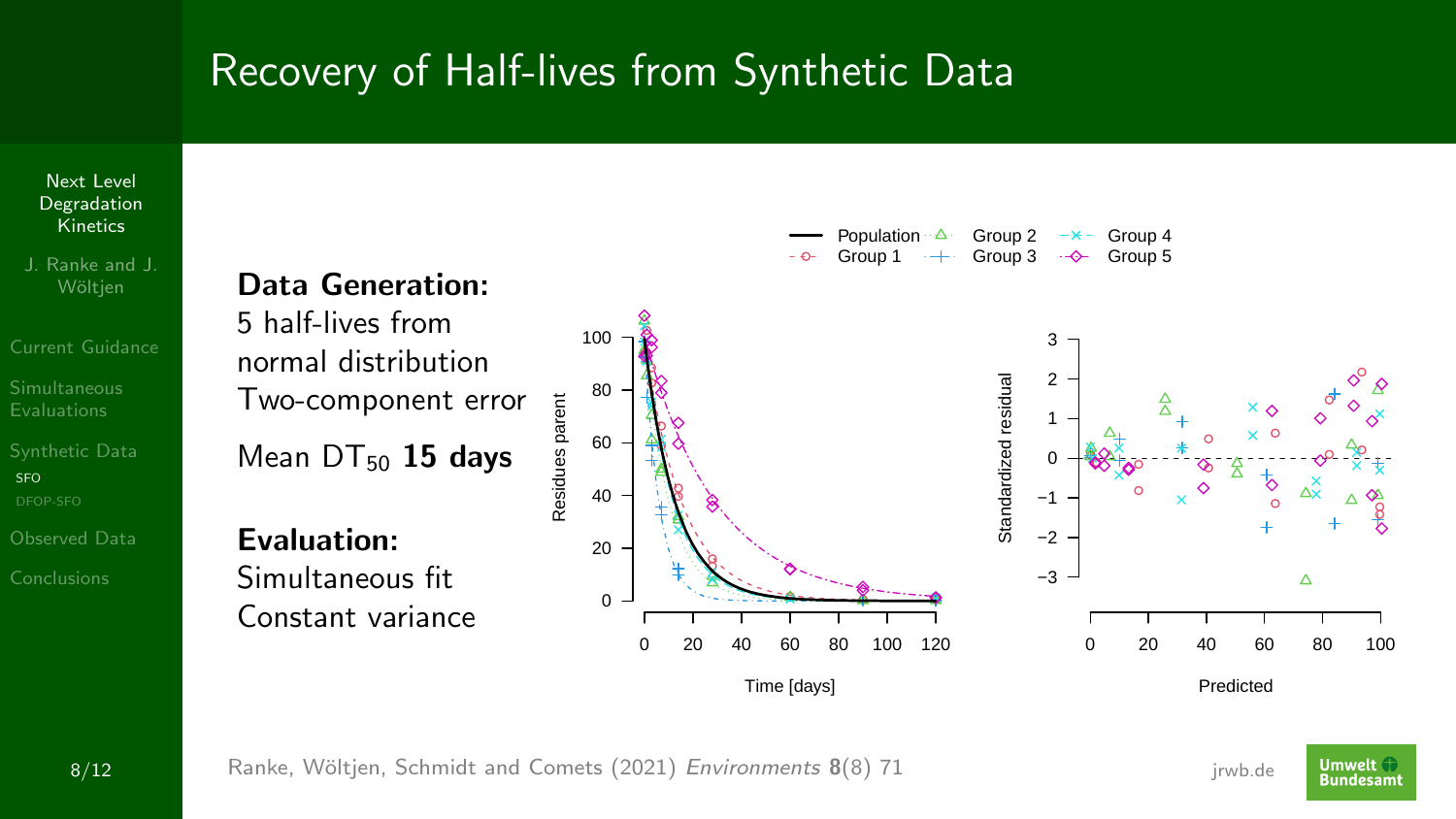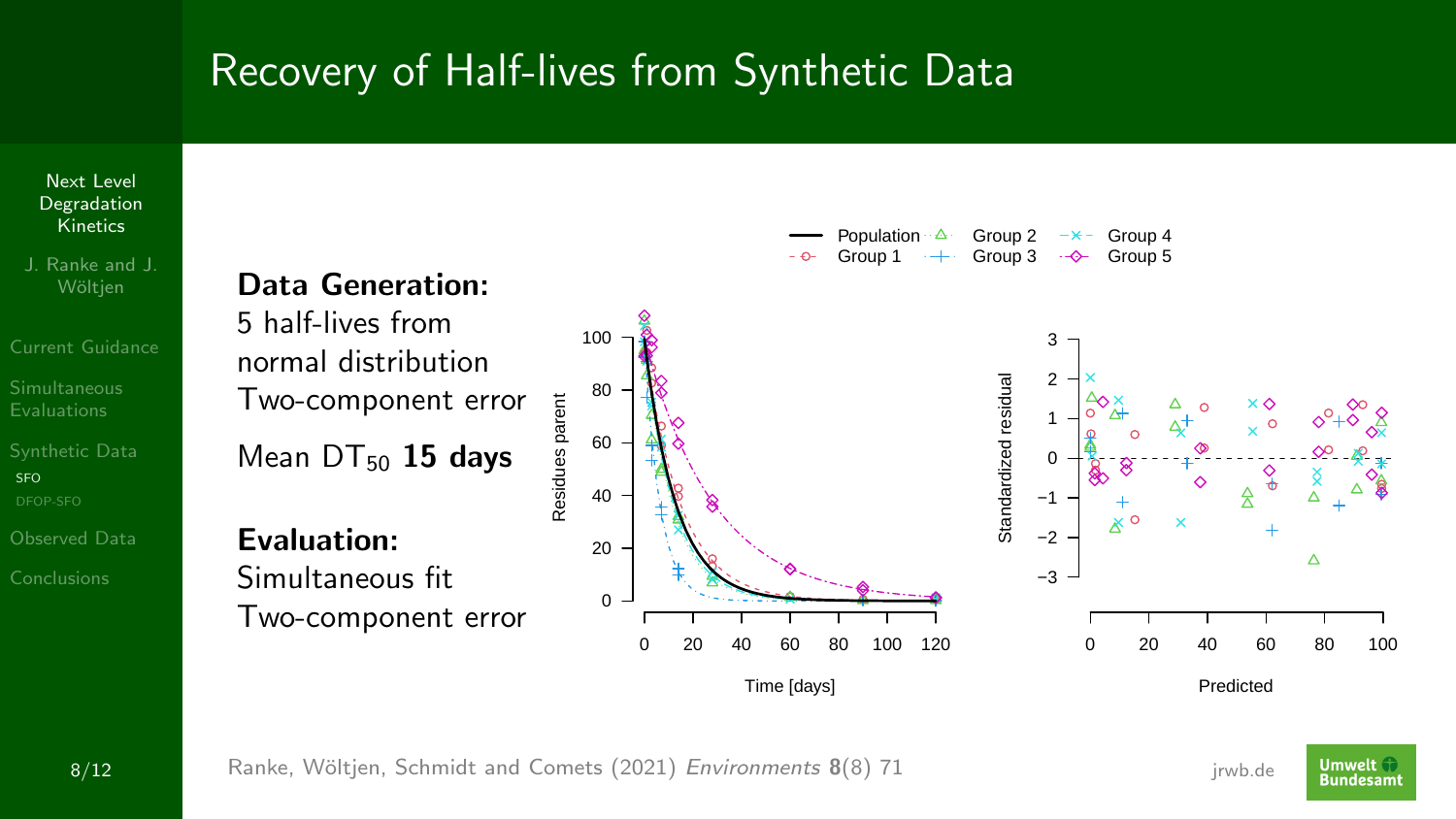Next Level [Degradation](#page-0-0) **Kinetics** 

J. Ranke and J.

[Current Guidance](#page-2-0)

[Synthetic Data](#page-19-0) SEO.

[Observed Data](#page-33-0)

[Conclusions](#page-39-0)





**8/12** Ranke, Wöltjen, Schmidt and Comets (2021) *Environments* **8**(8) 71 Fancy States Reserves and States and States States Reserves and States States States Reserves and States States States Reserves and States States St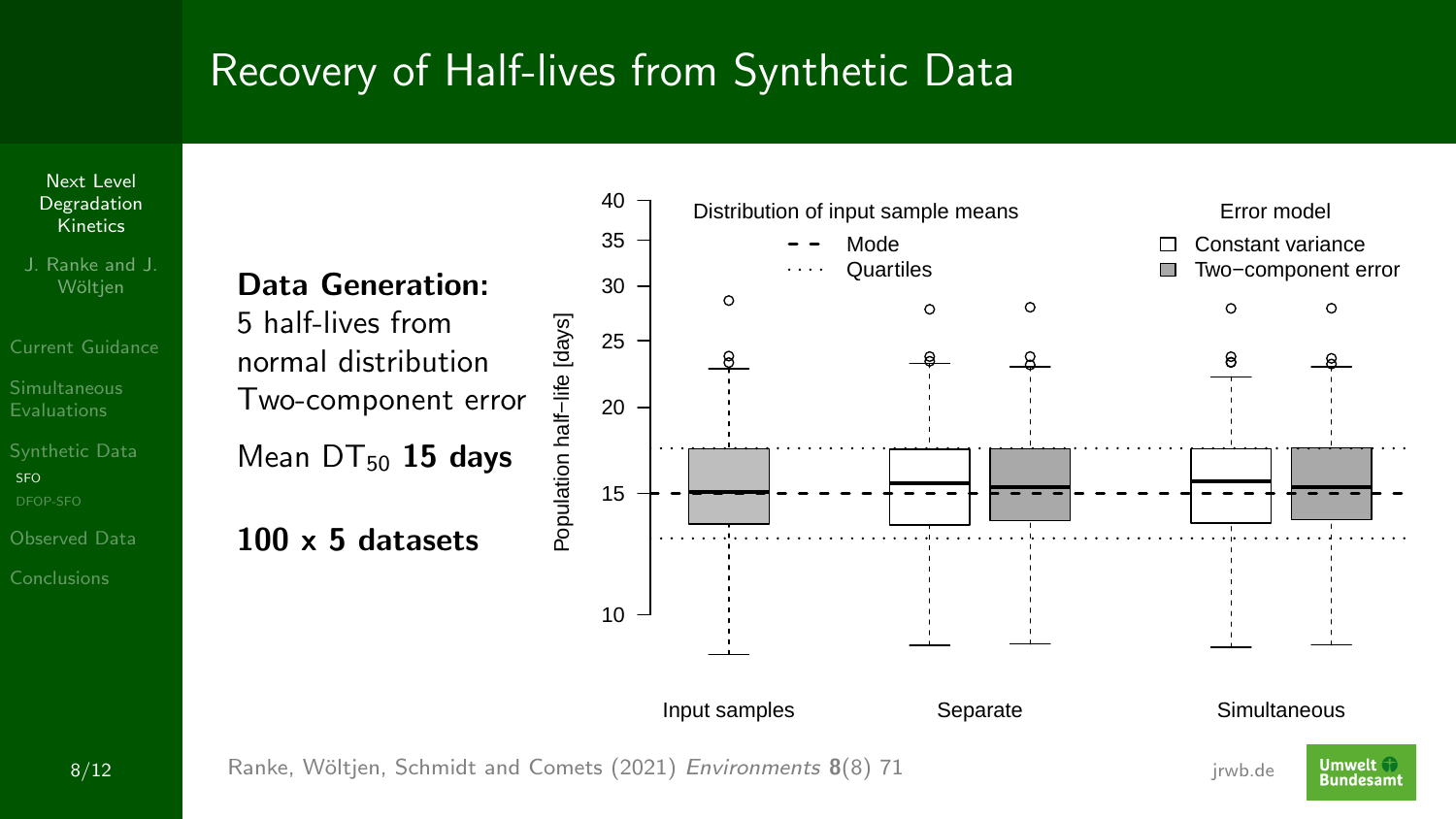

**Umwelt Bundesam**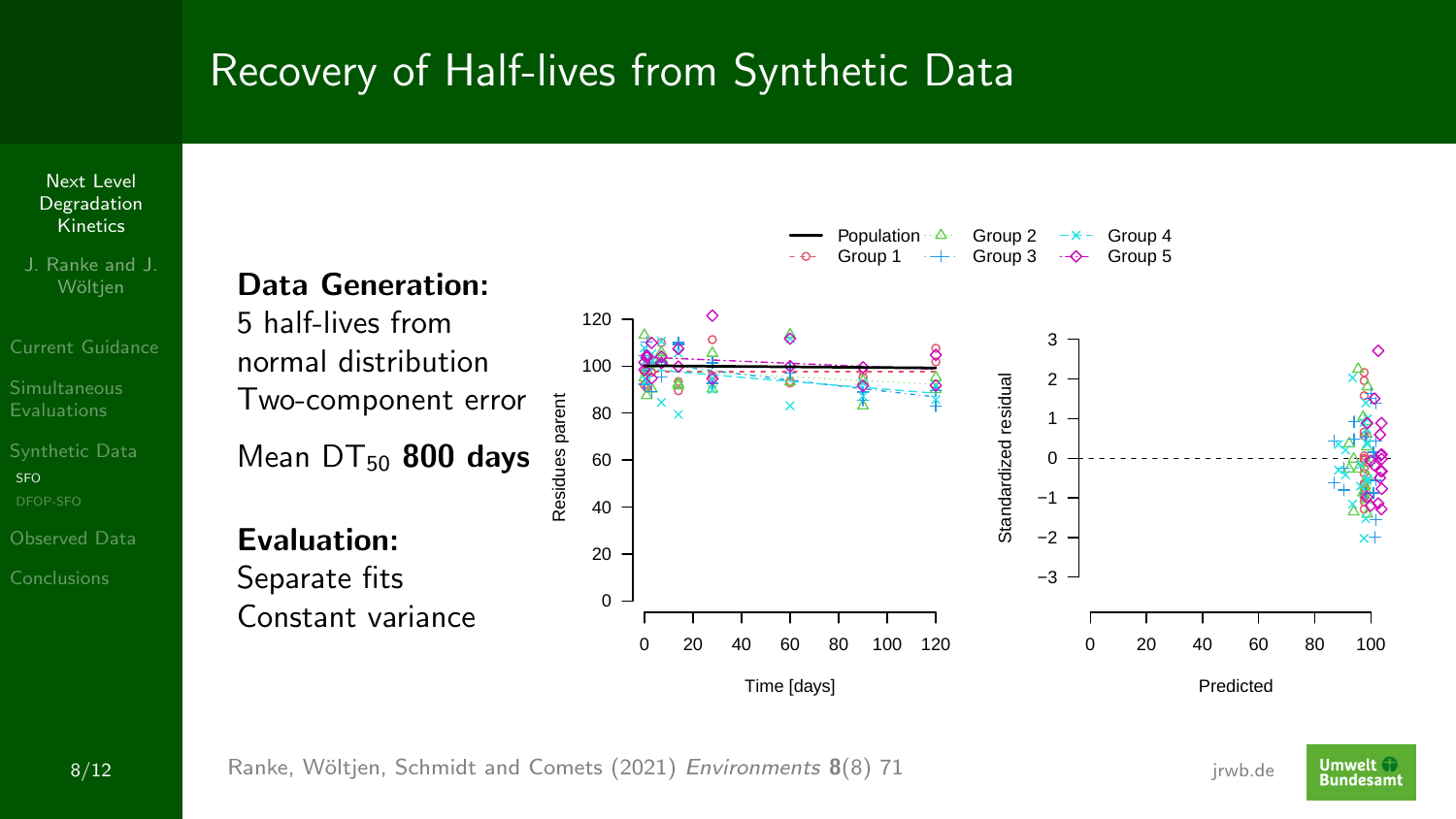

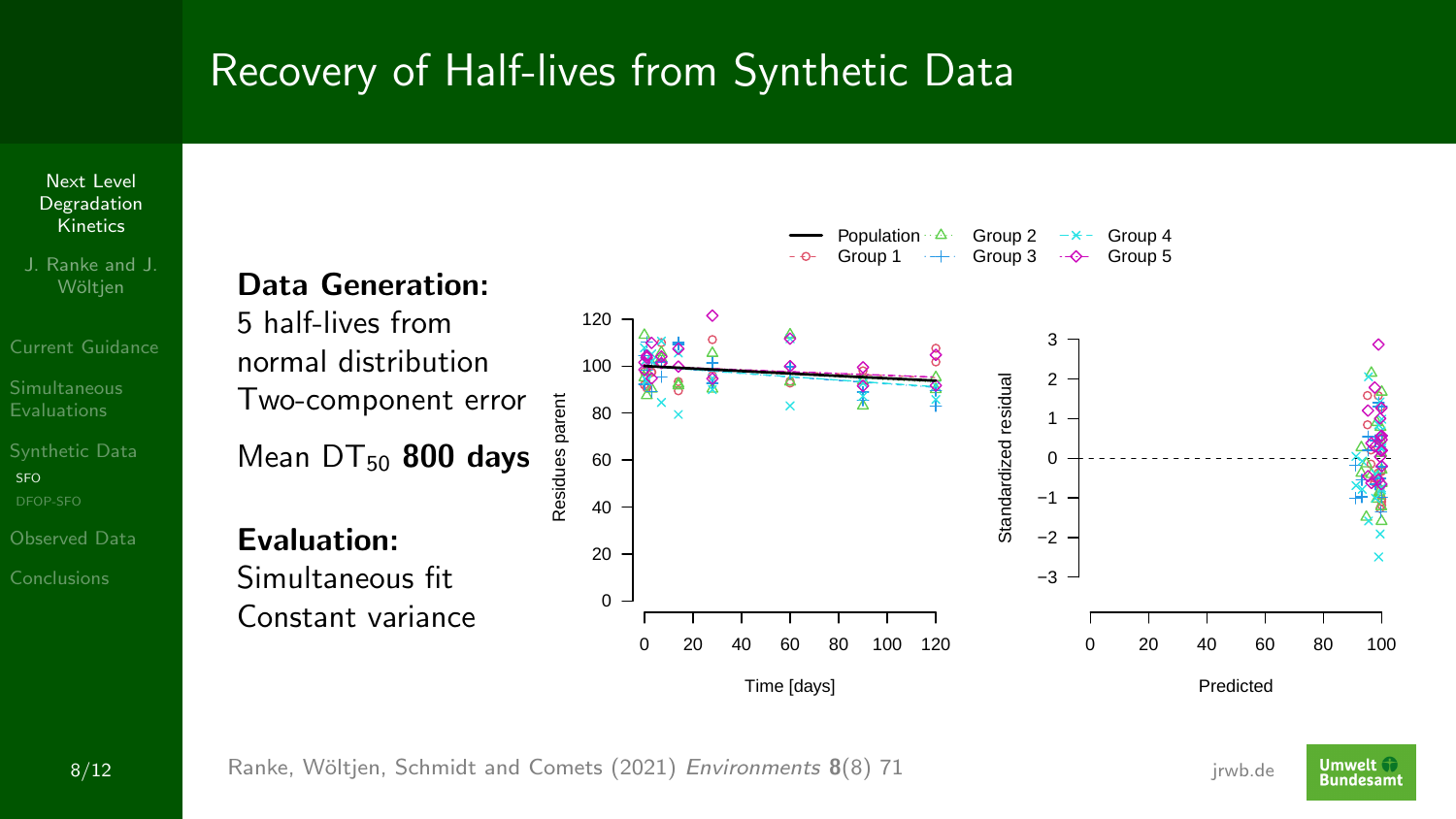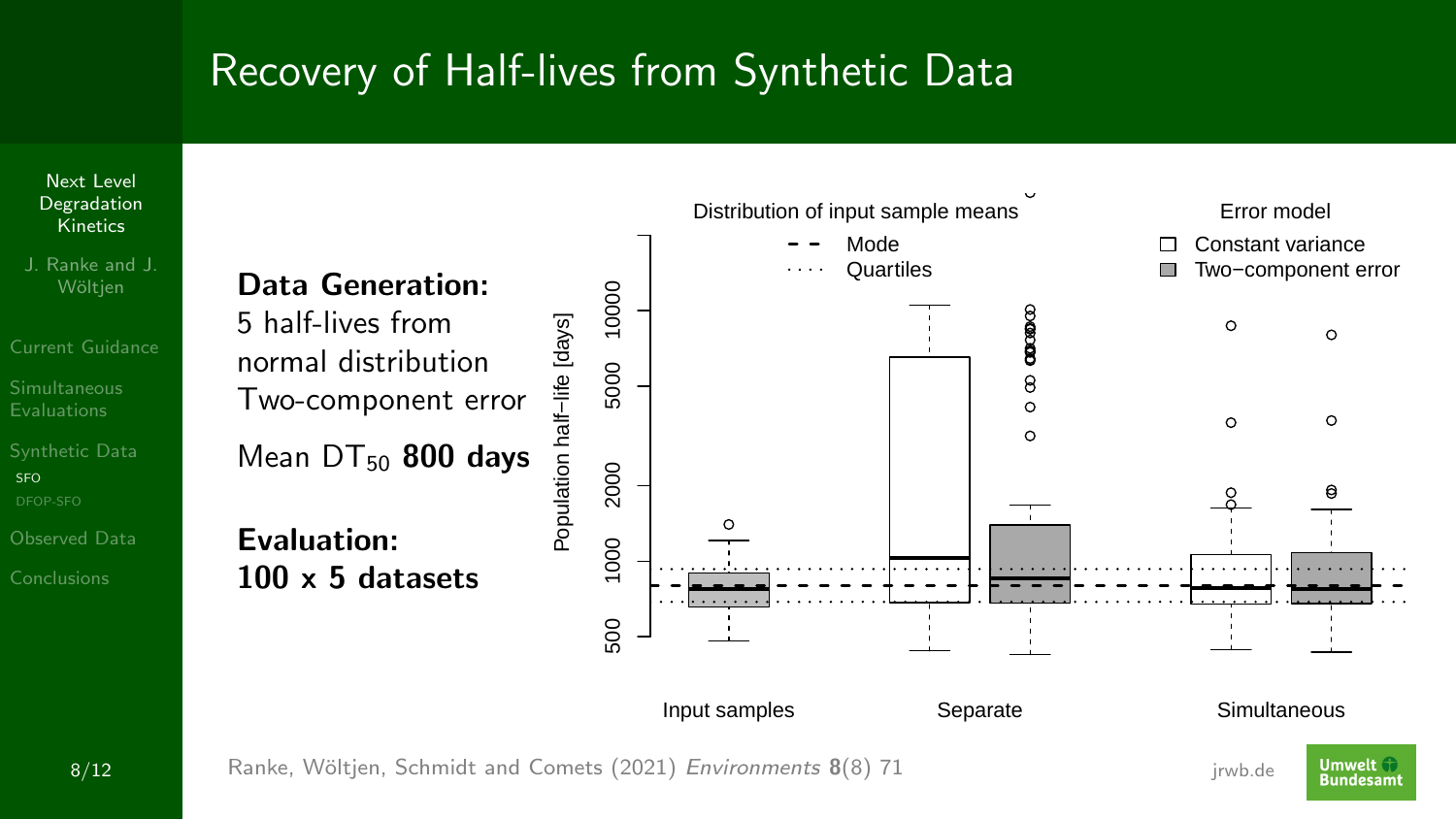<span id="page-27-0"></span>Next Level [Degradation](#page-0-0) Kinetics

J. Ranke and J.

[Current Guidance](#page-2-0) [Synthetic Data](#page-19-0)

[DFOP-SFO](#page-27-0)

[Observed Data](#page-33-0)

[Conclusions](#page-39-0)

### Data Generation:

8 parameter sets from normal distributions of transformed parameters Two-component error

Evaluation: Separate fits Constant variance Population Group 1 Group 2 Group 3 Group 4 Group 5 Group 6 Group 7 Group 8

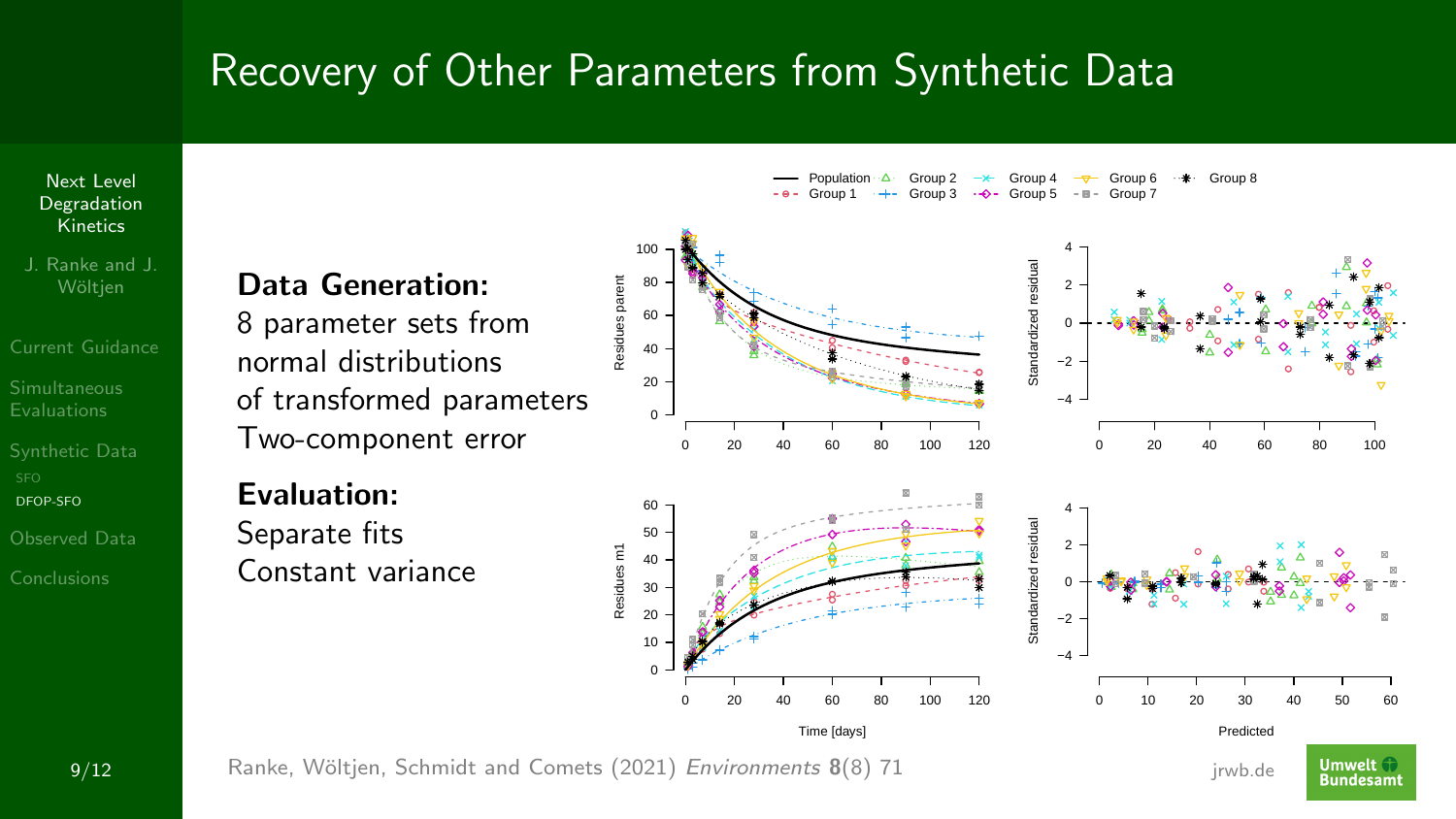Next Level [Degradation](#page-0-0) **Kinetics** 

J. Ranke and J.

[Current Guidance](#page-2-0) [Synthetic Data](#page-19-0)

[DFOP-SFO](#page-27-0)

[Observed Data](#page-33-0)

[Conclusions](#page-39-0)

### Data Generation:

8 parameter sets from normal distributions of transformed parameters Two-component error

Evaluation: Separate fits

Two-component error

Population Group 1 Group 2 Group 3 Group 4 Group 5 Group 6 Group 7 Group 8



**9/12** Ranke, Wöltjen, Schmidt and Comets (2021) *Environments* 8(8) 71 Fig. 2014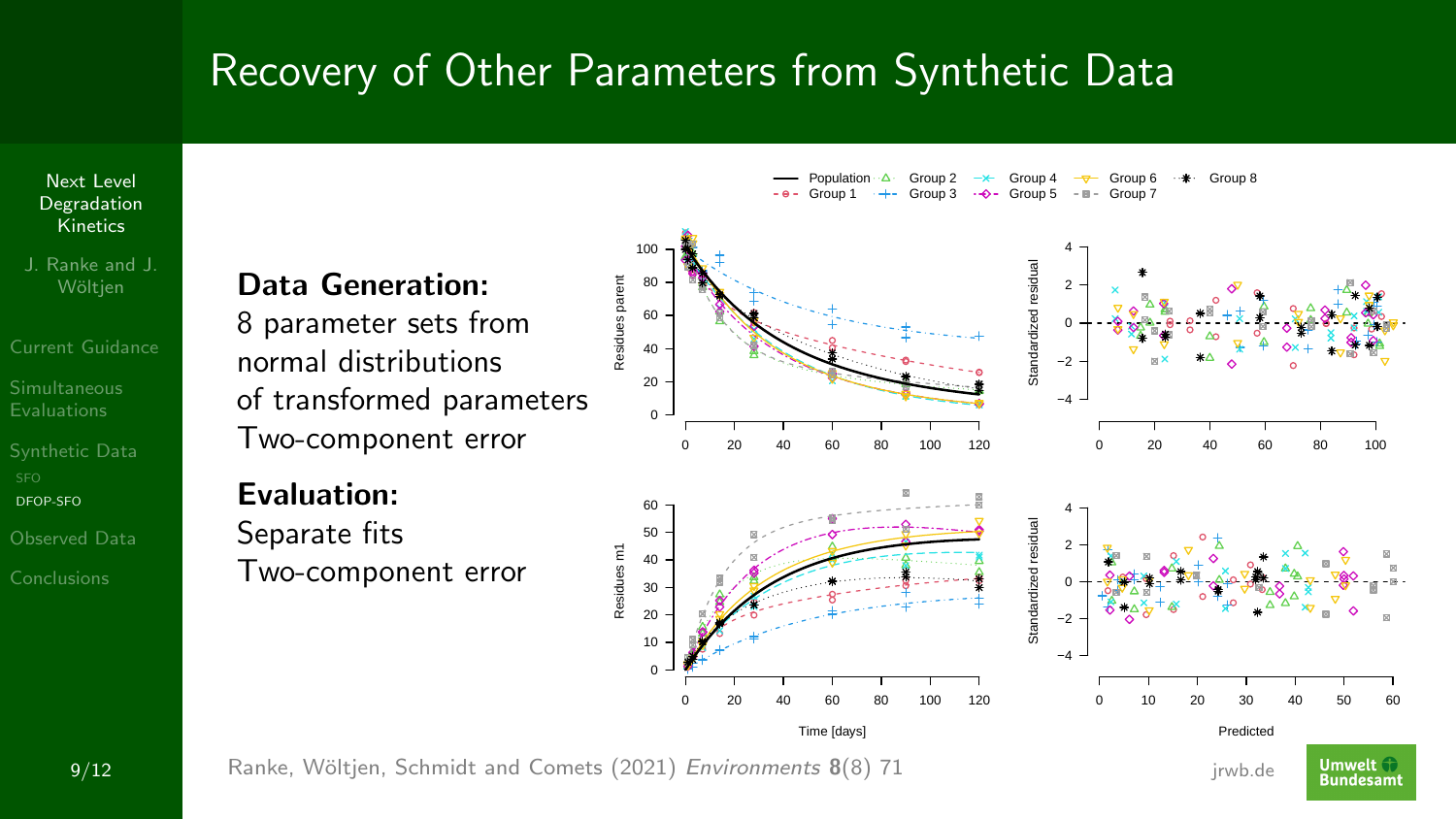Next Level [Degradation](#page-0-0) Kinetics

J. Ranke and J.

[Current Guidance](#page-2-0) [Synthetic Data](#page-19-0)

[DFOP-SFO](#page-27-0)

[Observed Data](#page-33-0)

[Conclusions](#page-39-0)

### Data Generation:

8 parameter sets from normal distributions of transformed parameters Two-component error

Evaluation:

Simultaneous fit Constant variance Population Group 1 Group 2 Group 3 Group 4 Group 5 Group 6 Group 7 Group 8



**9/12** Ranke, Wöltjen, Schmidt and Comets (2021) *Environments* 8(8) 71 Fig. 2014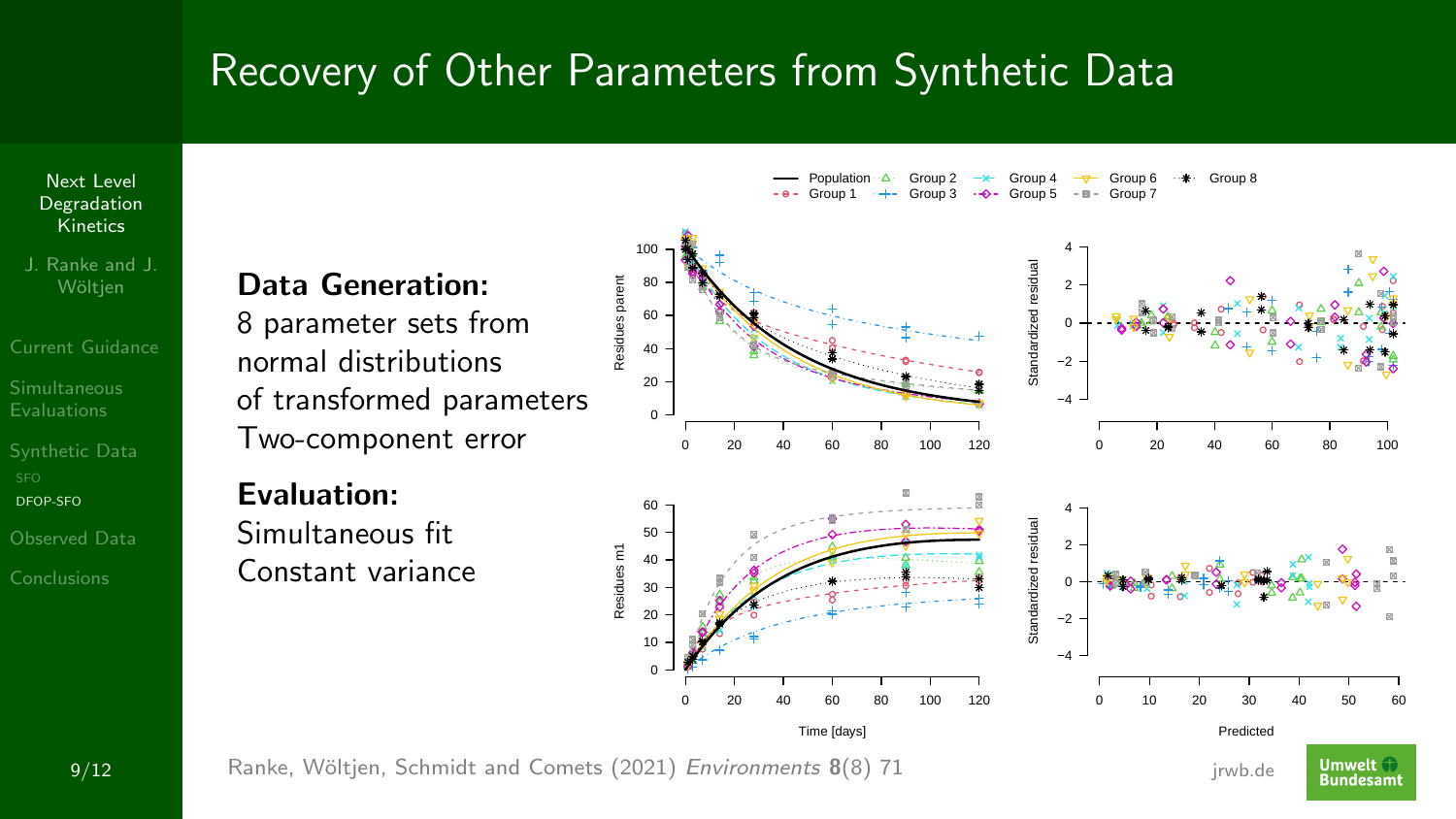Next Level [Degradation](#page-0-0) Kinetics

J. Ranke and J.

[Current Guidance](#page-2-0) [Synthetic Data](#page-19-0)

[DFOP-SFO](#page-27-0)

[Observed Data](#page-33-0)

[Conclusions](#page-39-0)

### Data Generation:

8 parameter sets from normal distributions of transformed parameters Two-component error

Evaluation:

Simultaneous fit Two-component error Population Group 1 Group 2 Group 3 Group 4 Group 5 Group 6 Group 7 Group 8

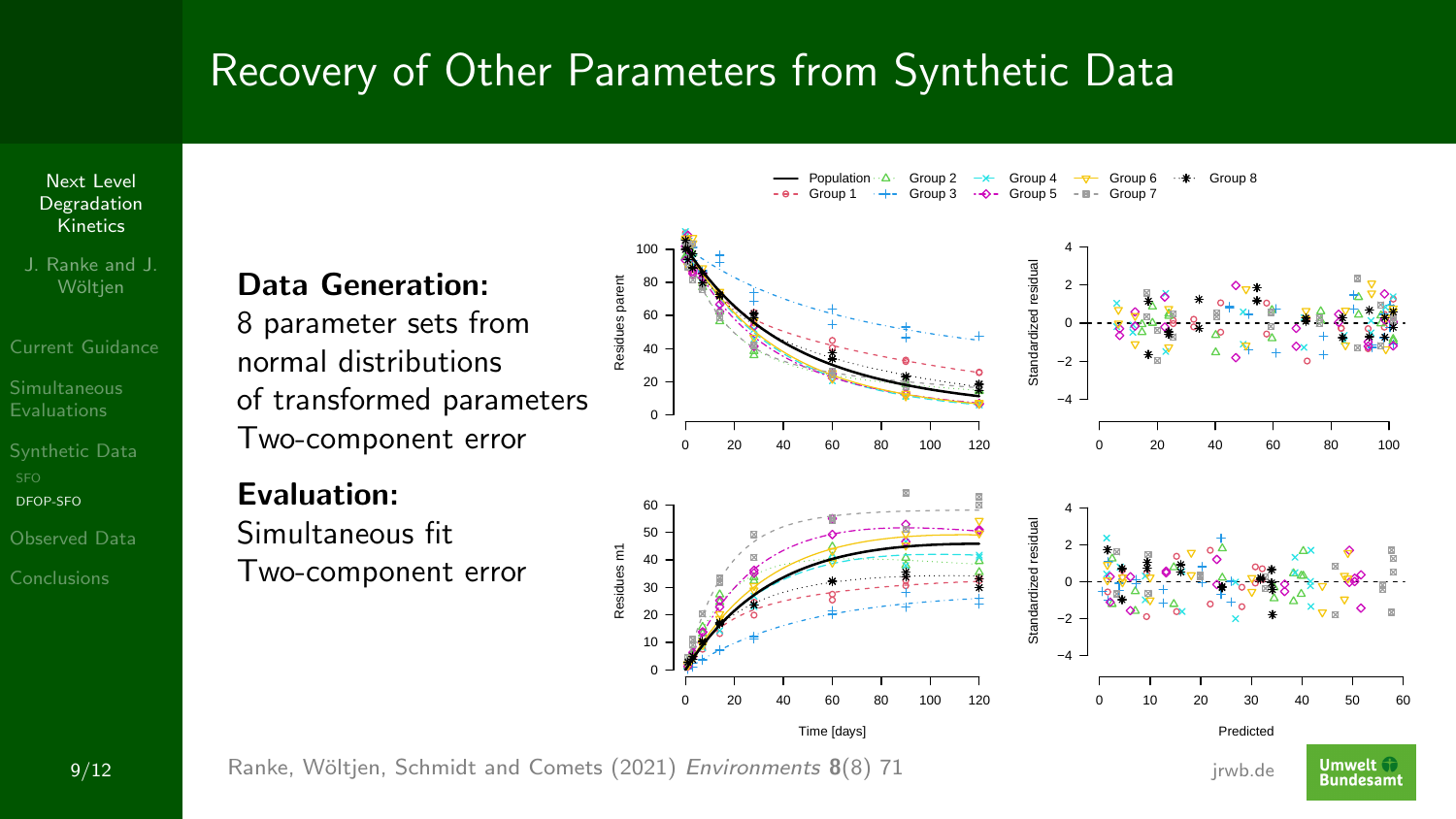Next Level [Degradation](#page-0-0) Kinetics

J. Ranke and J. Wöltien

[Current Guidance](#page-2-0) [Synthetic Data](#page-19-0)

[DFOP-SFO](#page-27-0)

[Observed Data](#page-33-0)

[Conclusions](#page-39-0)

### Data Generation:

8 parameter sets from normal distributions of transformed parameters Two-component error

### 100 x 5 datasets

Critical parameters: Slow rate constant parent

Metabolite rate constant



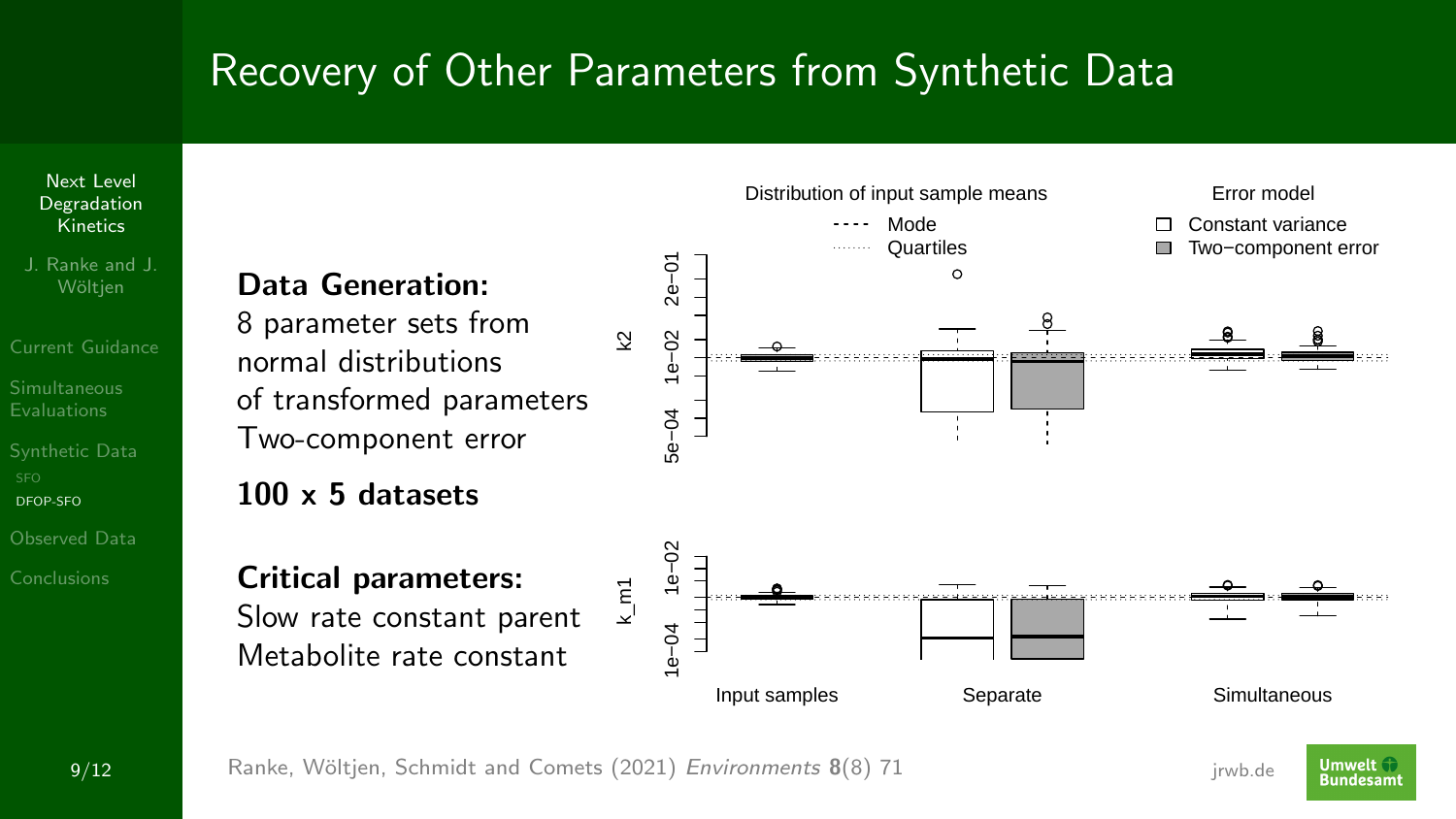Next Level [Degradation](#page-0-0) Kinetics

J. Ranke and J.

[Current Guidance](#page-2-0) [Synthetic Data](#page-19-0)

[DFOP-SFO](#page-27-0)

[Observed Data](#page-33-0)

[Conclusions](#page-39-0)

### Data Generation:

8 parameter sets from normal distributions of transformed parameters Two-component error

### 100 x 5 datasets

Critical parameters: Slow rate constant parent

Metabolite rate constant



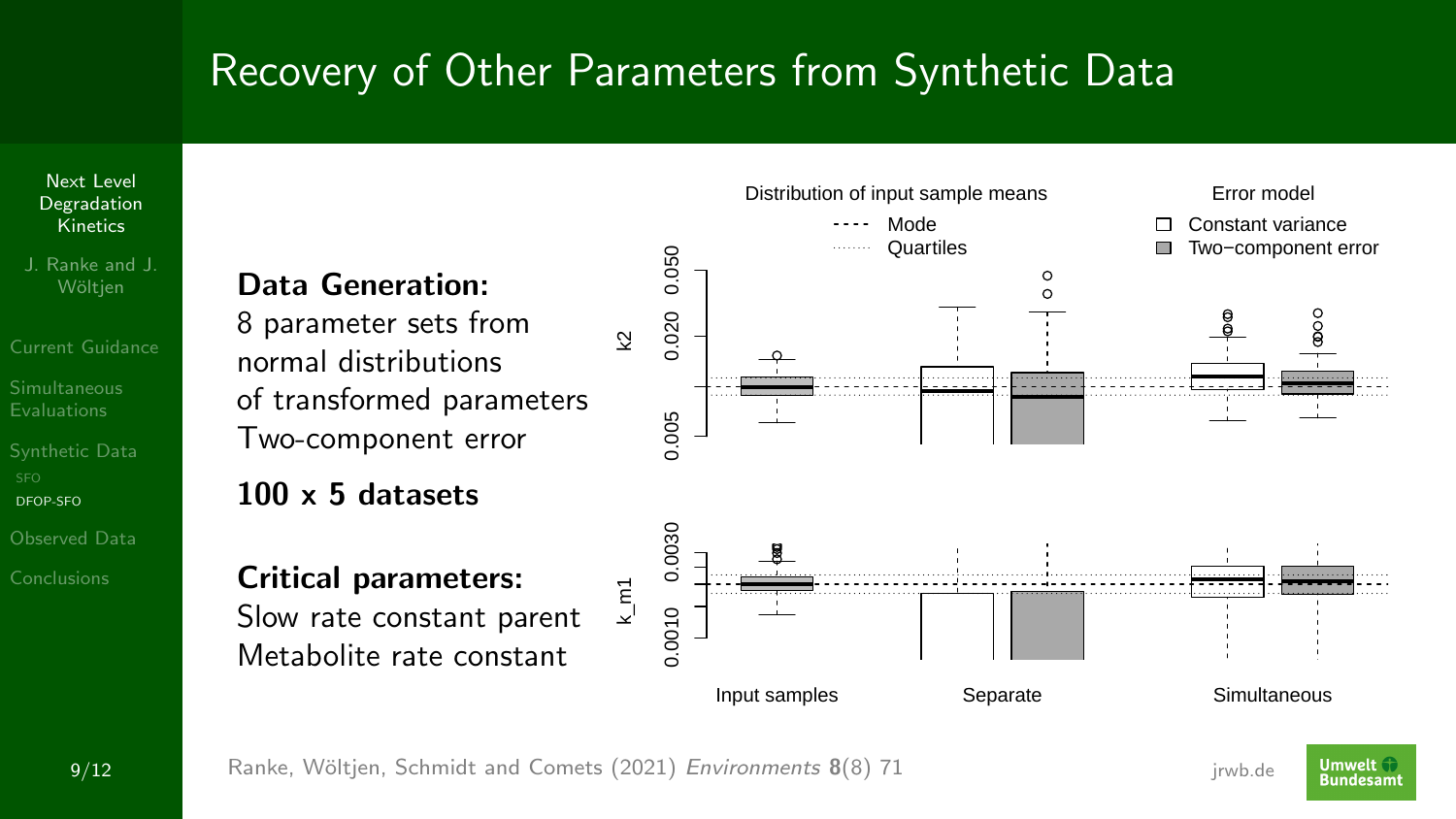<span id="page-33-0"></span>

**10/12** Data from [RAR \(2017\)](https://open.efsa.europa.eu/study-inventory/EFSA-Q-2014-00716) Details and the control of the control of the control of the control of the control of the control of the control of the control of the control of the control of the control of the control of t [R](https://www.r-project.org) package [mkin](https://pkgdown.jrwb.de/mkin)

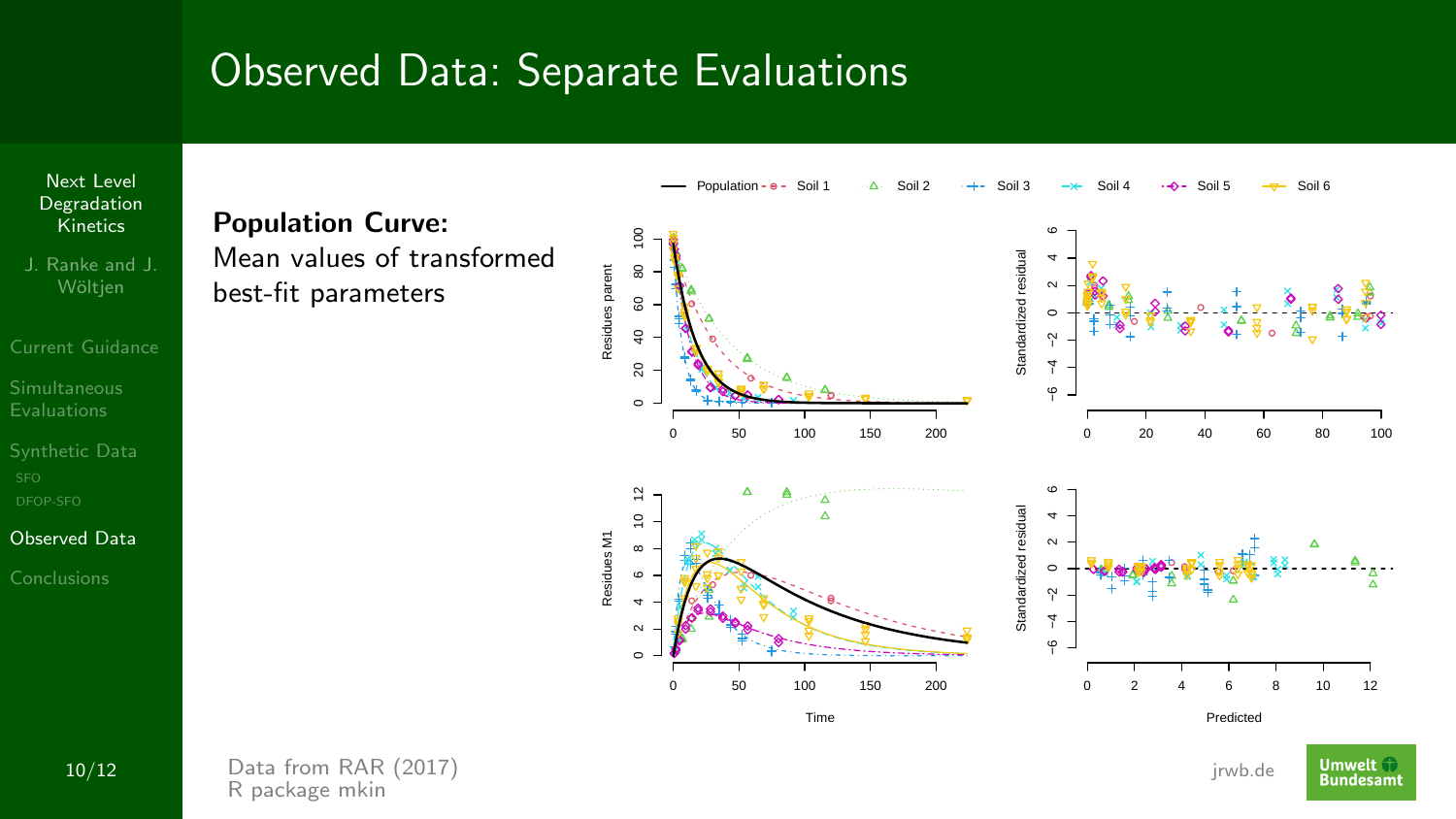

**10/12** Data from [RAR \(2017\)](https://open.efsa.europa.eu/study-inventory/EFSA-Q-2014-00716) Details and the control of the control of the control of the control of the control of the control of the control of the control of the control of the control of the control of the control of t [R](https://www.r-project.org) package [mkin](https://pkgdown.jrwb.de/mkin)

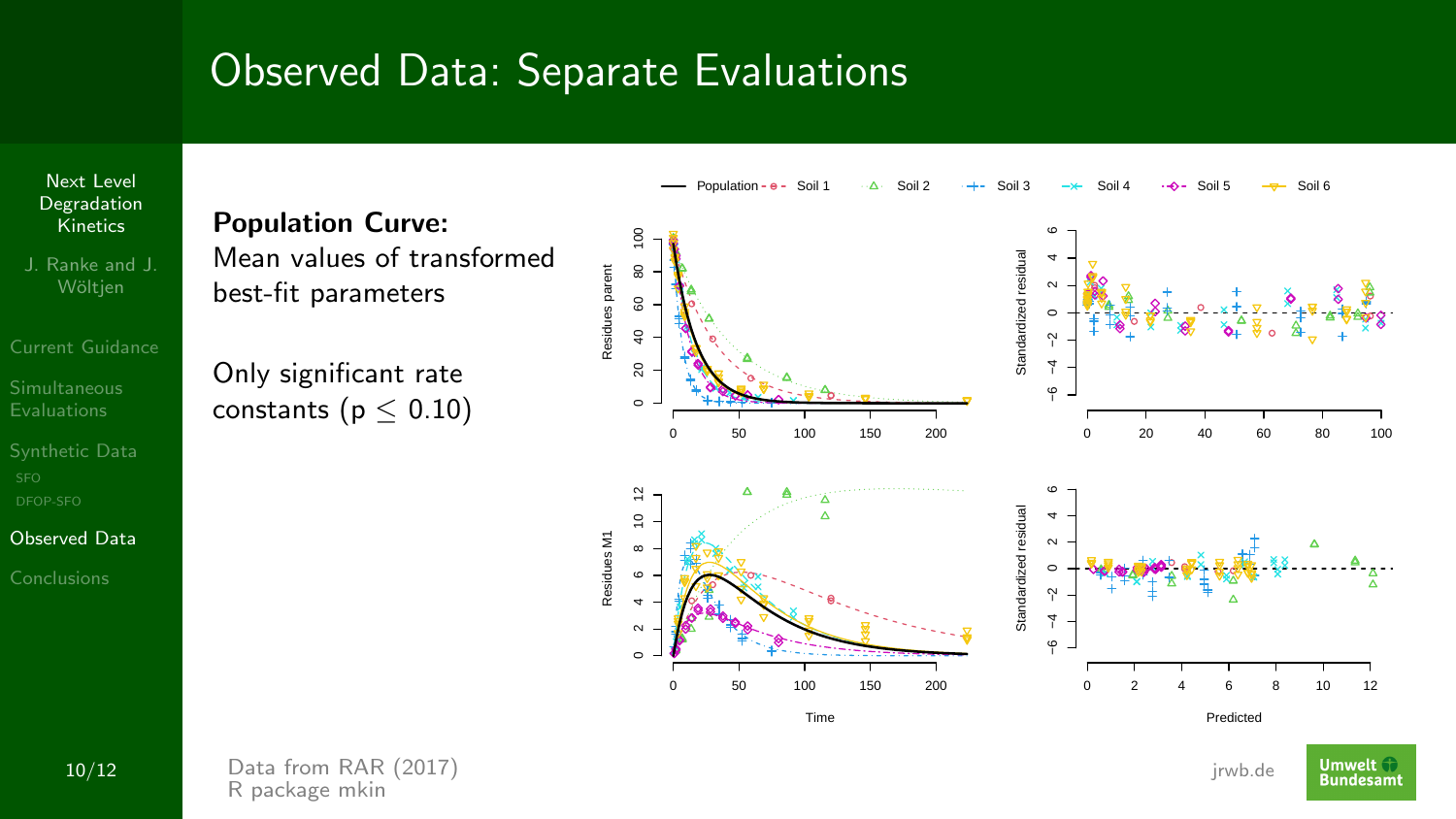

J. Ranke and J.

[Current Guidance](#page-2-0)

[Synthetic Data](#page-19-0)

[Observed Data](#page-33-0)

[Conclusions](#page-39-0)



Only significant rate constants ( $p < 0.10$ )

Use default half-life of 1000 days for non-significant rate constant (Soil 2)



**10/12** Data from [RAR \(2017\)](https://open.efsa.europa.eu/study-inventory/EFSA-Q-2014-00716) Details and the control of the control of the control of the control of the control of the control of the control of the control of the control of the control of the control of the control of t [R](https://www.r-project.org) package [mkin](https://pkgdown.jrwb.de/mkin)

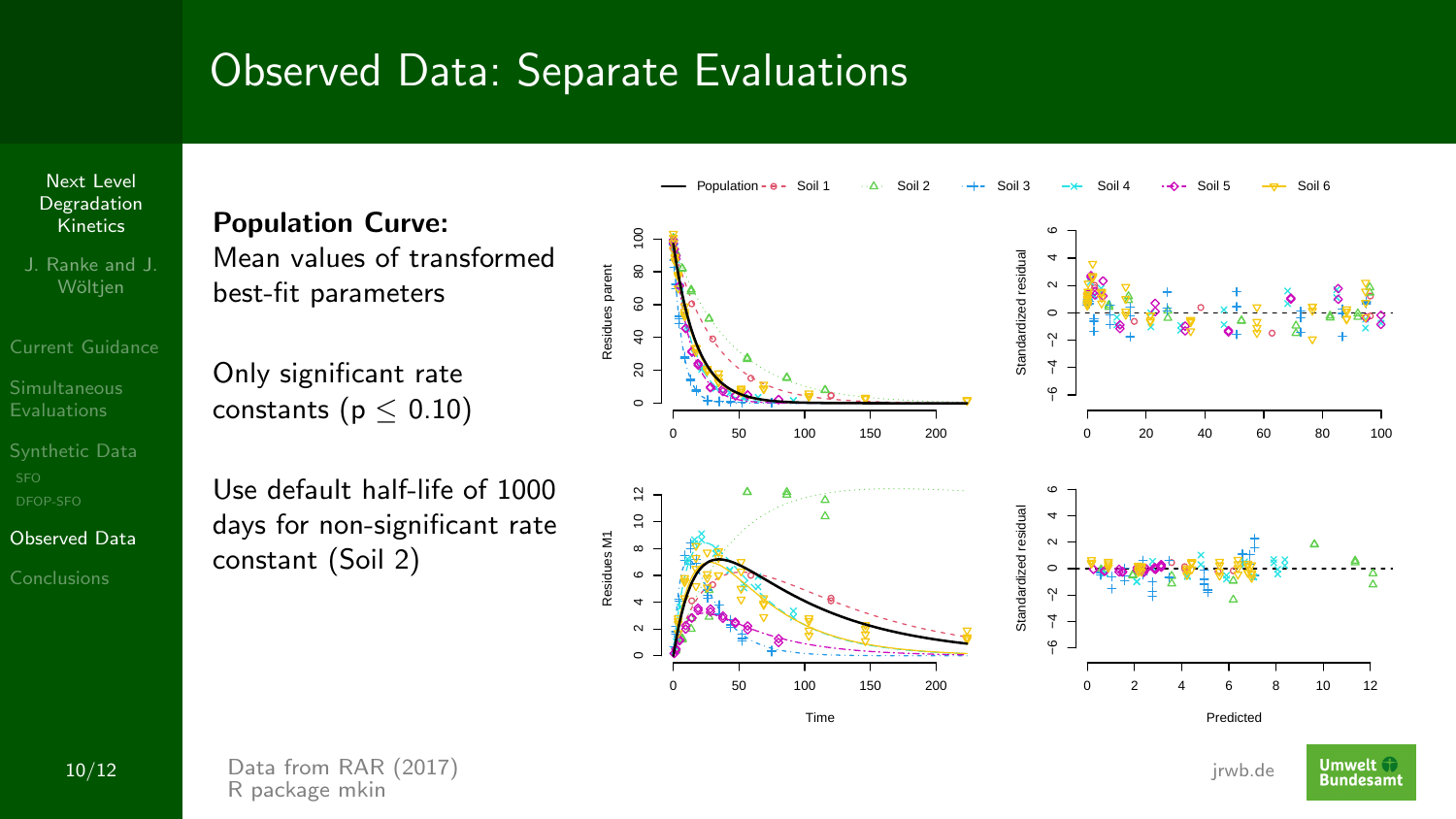

J. Ranke and J.

[Current Guidance](#page-2-0)

[Synthetic Data](#page-19-0)

[Observed Data](#page-33-0)

[Conclusions](#page-39-0)



Only significant rate constants ( $p < 0.10$ )

Use default half-life of 1000 days for non-significant rate constant (Soil 2) and update the formation fraction



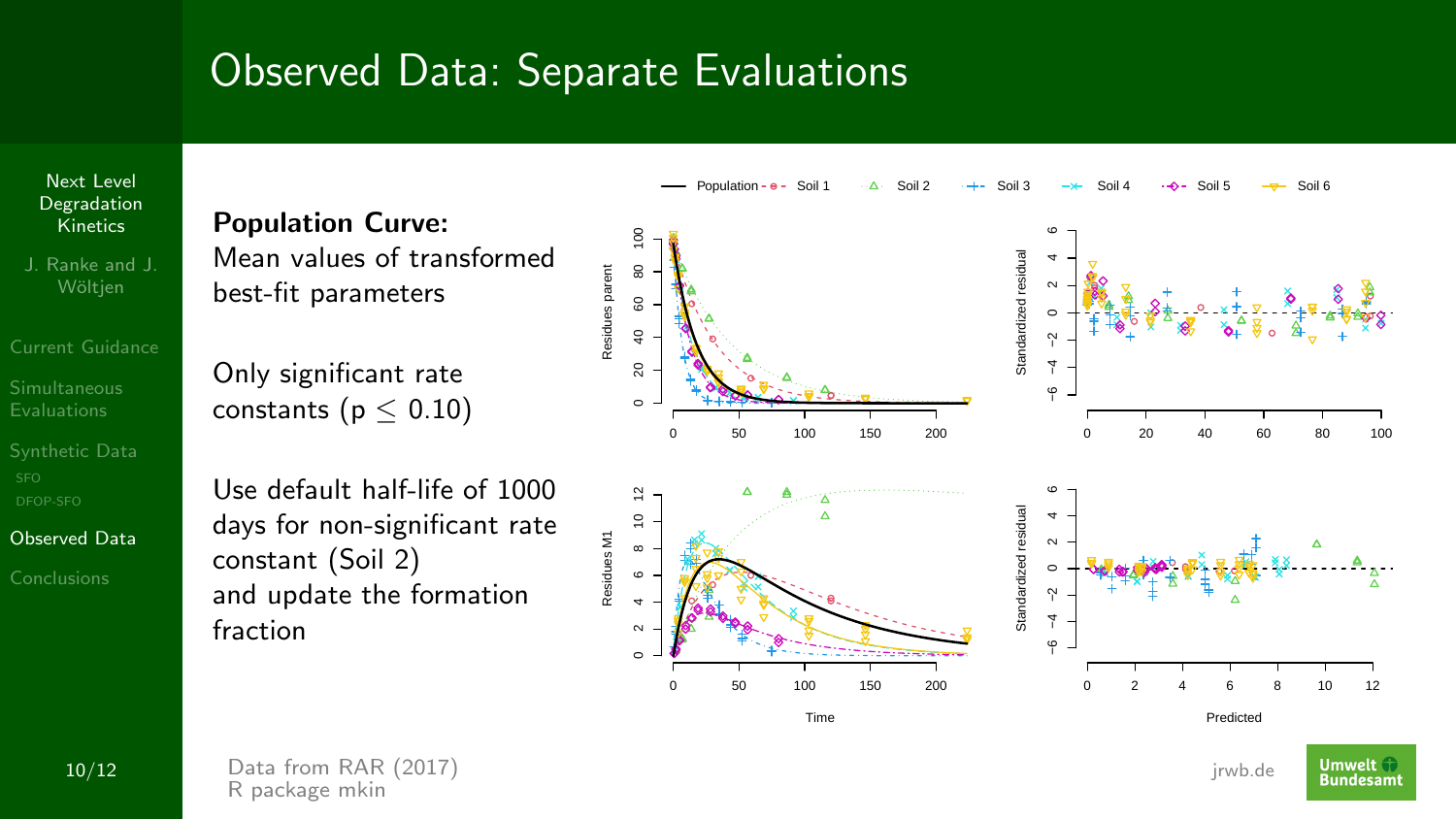## Observed Data: Simultaneous Evaluation



J. Ranke and J.

[Synthetic Data](#page-19-0)

[Observed Data](#page-33-0)

[Conclusions](#page-39-0)

Population Curve: Most likely population parameters from nonlinear mixed-effects model

No data ignored





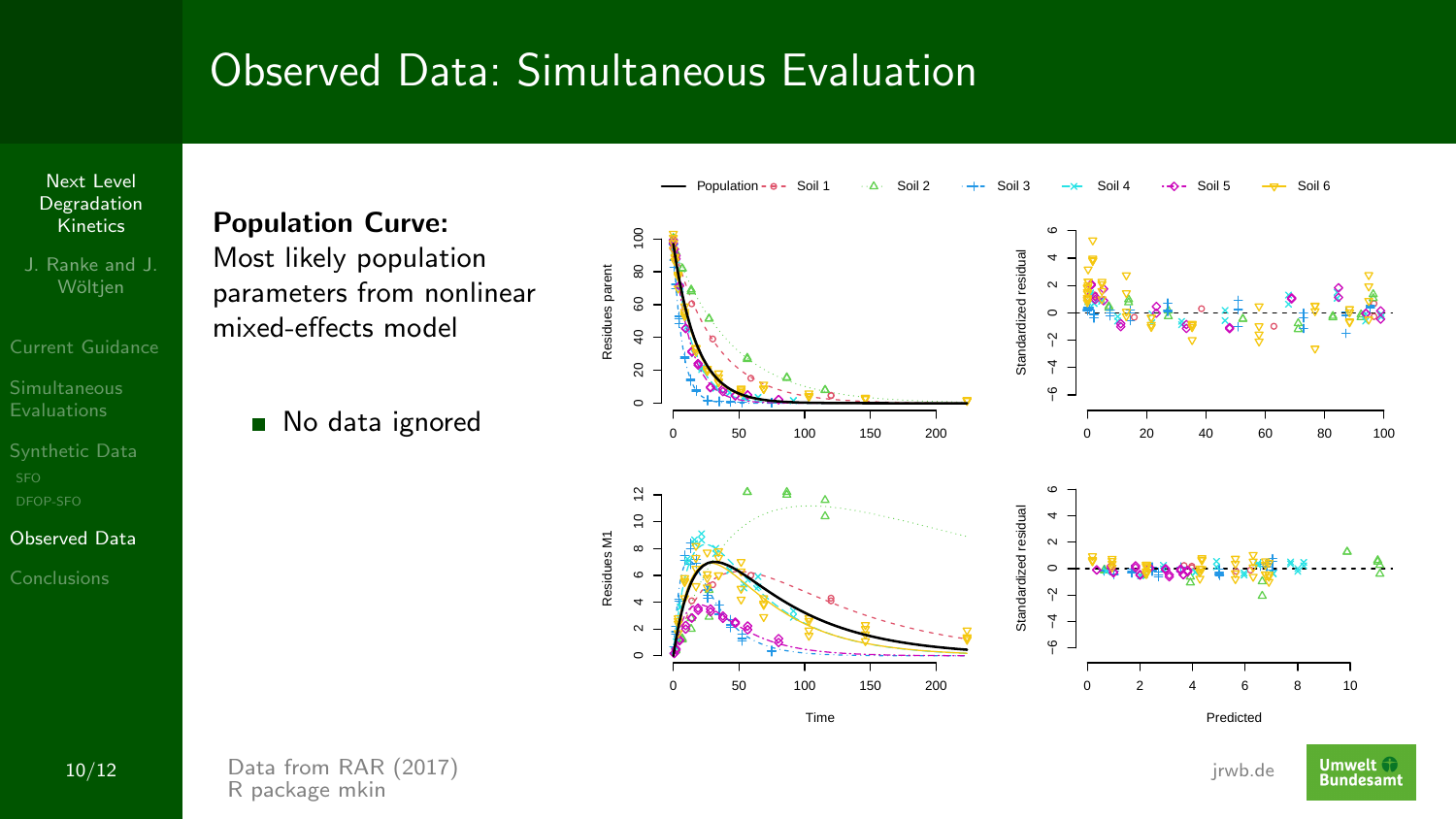## Observed Data: Simultaneous Evaluation



- J. Ranke and J.
- [Current Guidance](#page-2-0)
- 
- [Synthetic Data](#page-19-0)
- [Observed Data](#page-33-0)

[Conclusions](#page-39-0)

Population Curve: Most likely population parameters from nonlinear mixed-effects model

- No data ignored  $\blacksquare$
- No arbitrary defaults  $\blacksquare$



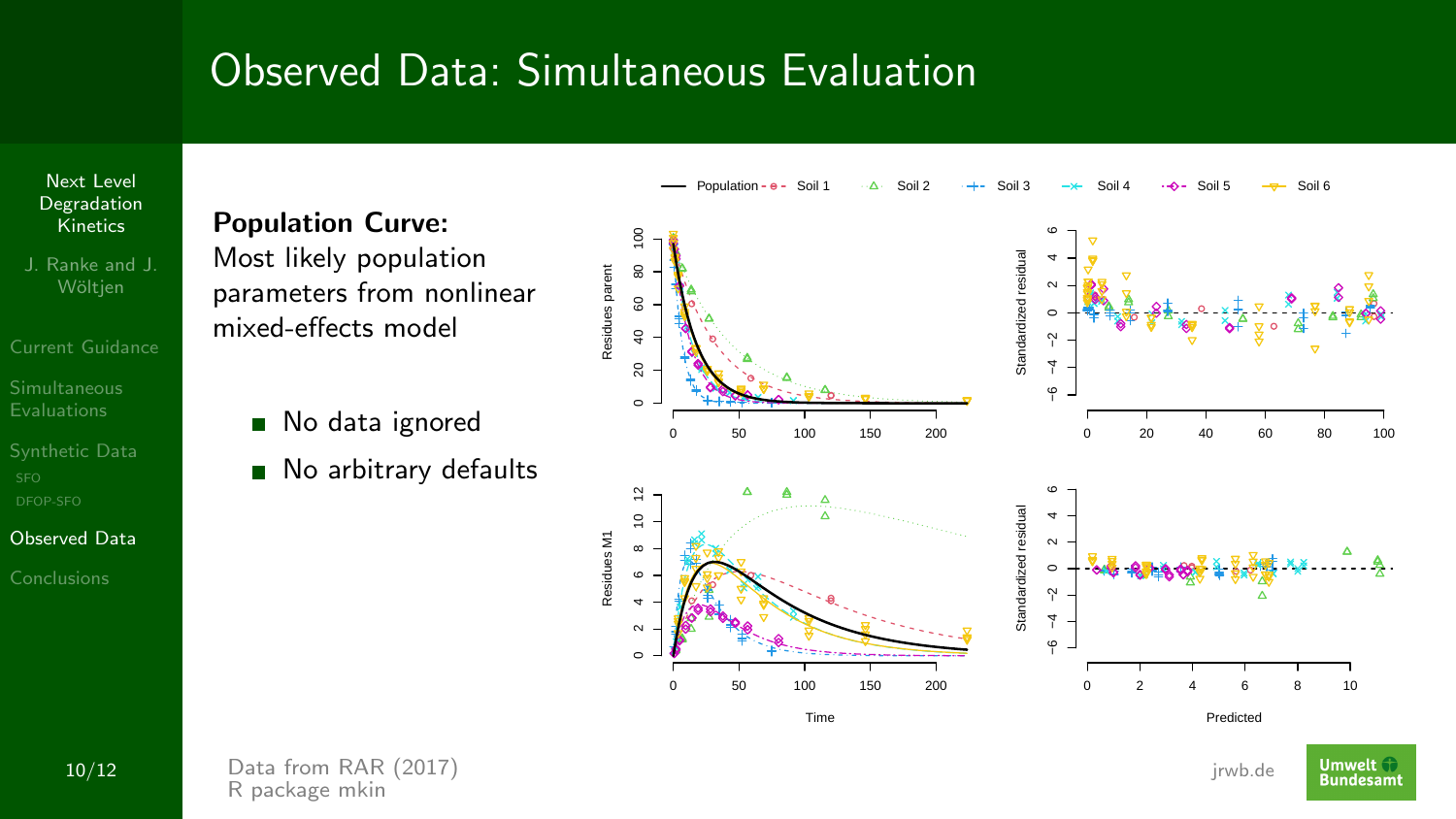- Next Level [Degradation](#page-0-0) **Kinetics**
- J. Ranke and J.
- [Current Guidance](#page-2-0)
- 
- [Synthetic Data](#page-19-0)
- [Observed Data](#page-33-0)
- **[Conclusions](#page-39-0)**

### <span id="page-39-0"></span>Simultaneous evaluation of regulatory degradation data is feasible

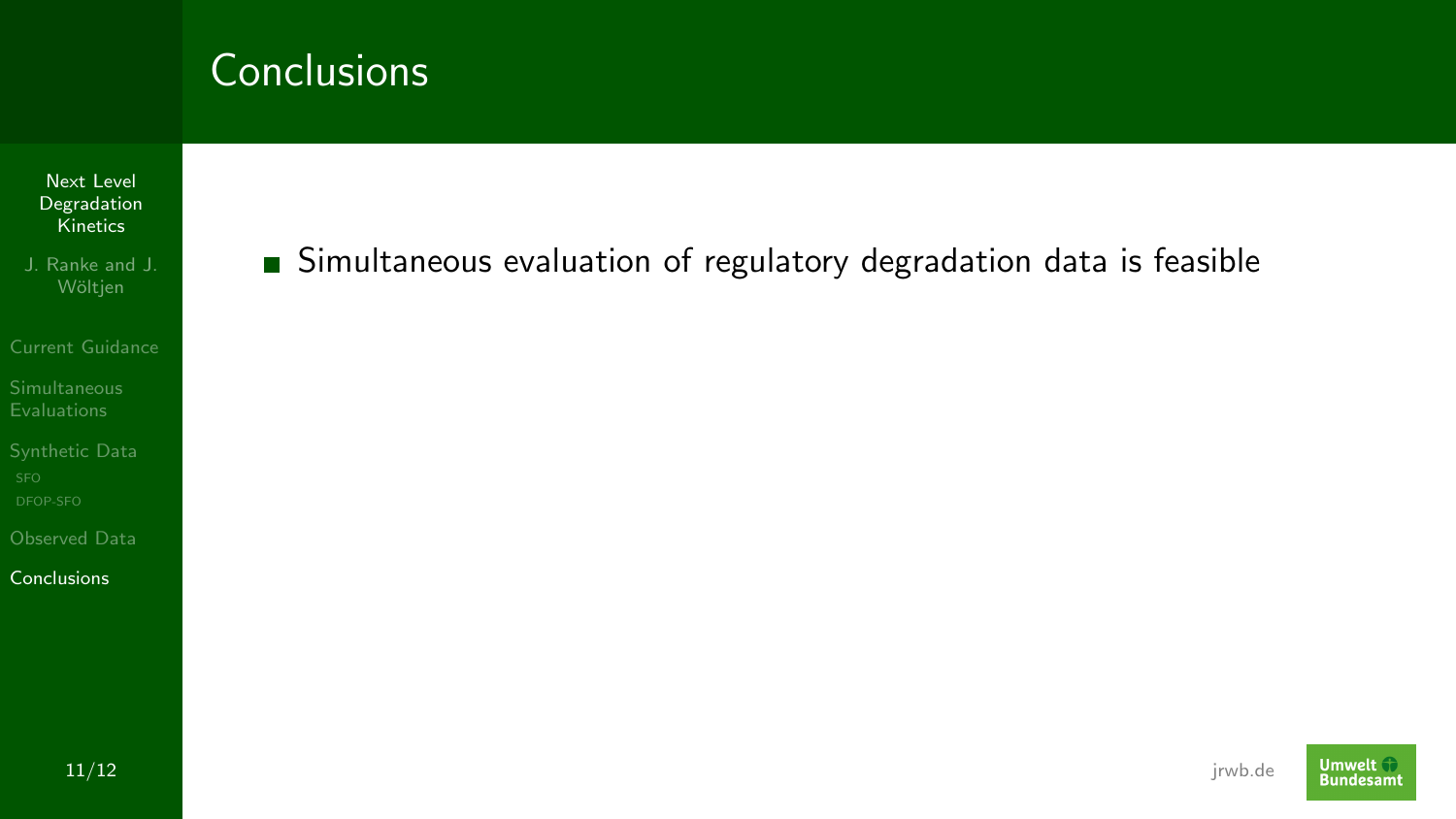Next Level [Degradation](#page-0-0) **Kinetics** 

J. Ranke and J.

[Current Guidance](#page-2-0)

[Synthetic Data](#page-19-0)

[Observed Data](#page-33-0)

**[Conclusions](#page-39-0)** 

Simultaneous evaluation of regulatory degradation data is feasible Results suggest that the method is more accurate if parameters are ill-defined in some groups

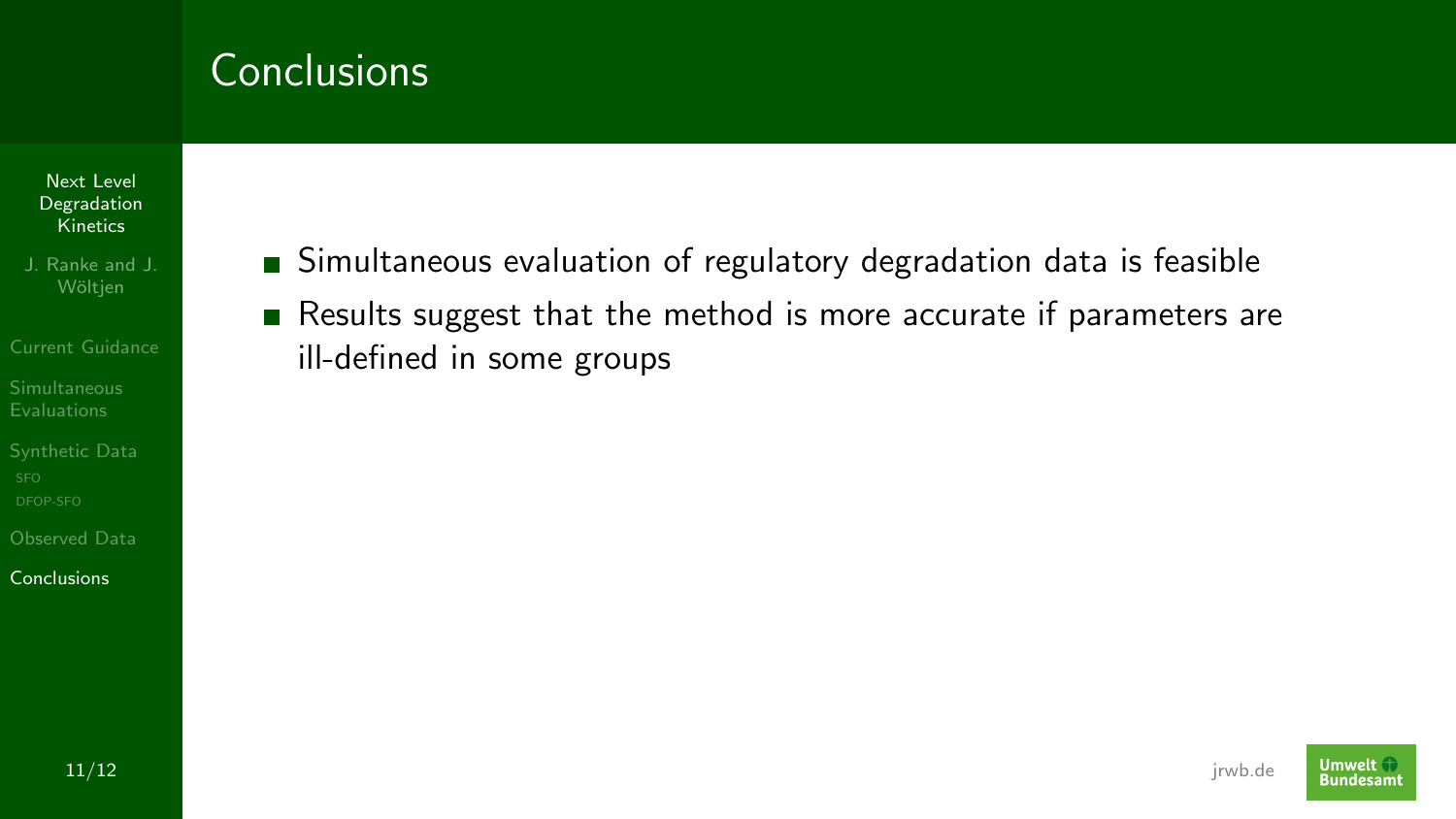Next Level [Degradation](#page-0-0) **Kinetics** 

J. Ranke and J.

[Current Guidance](#page-2-0)

[Synthetic Data](#page-19-0)

[Observed Data](#page-33-0)

[Conclusions](#page-39-0)

- Simultaneous evaluation of regulatory degradation data is feasible
- Results suggest that the method is more accurate if parameters are ill-defined in some groups
- The use of default values for such cases can be avoided

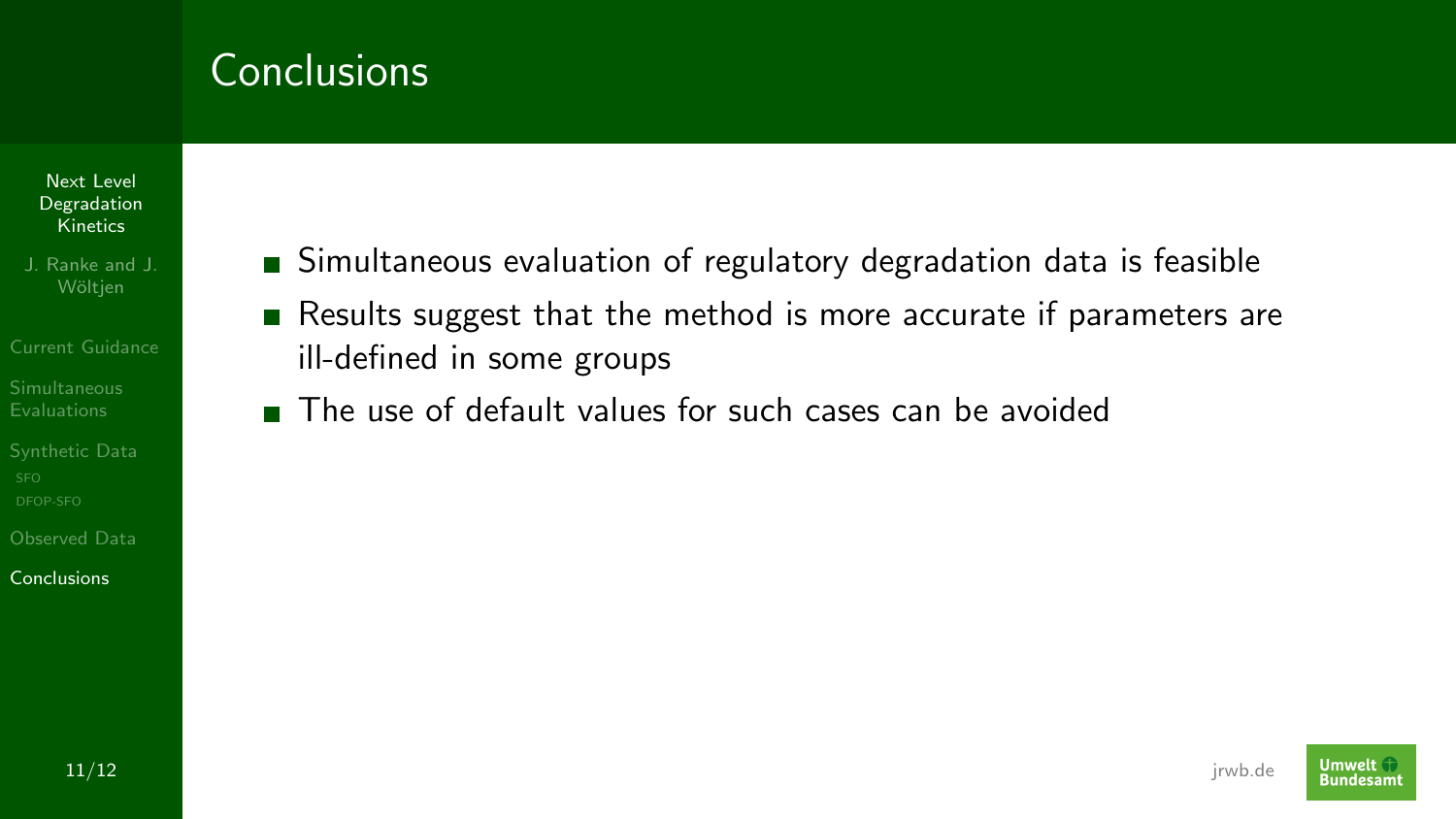#### Next Level [Degradation](#page-0-0) **Kinetics**

- J. Ranke and J.
- [Current Guidance](#page-2-0)
- 
- [Synthetic Data](#page-19-0)
- [Observed Data](#page-33-0)

[Conclusions](#page-39-0)

- Simultaneous evaluation of regulatory degradation data is feasible
- Results suggest that the method is more accurate if parameters are ill-defined in some groups
- The use of default values for such cases can be avoided
- Model selection only required for the complete data set

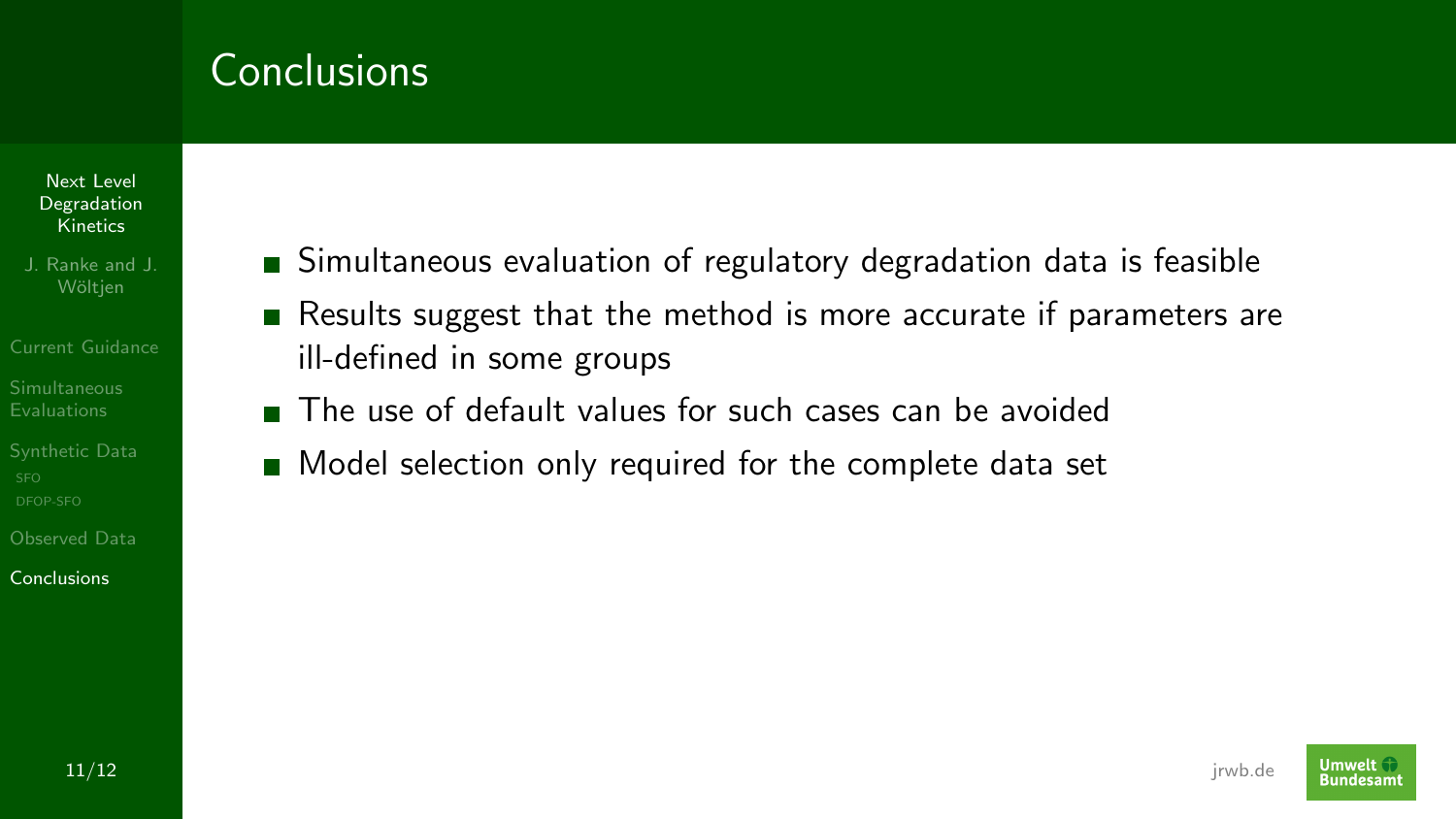#### Next Level [Degradation](#page-0-0) Kinetics

- J. Ranke and J. Wöltien
- [Current Guidance](#page-2-0)
- 
- [Synthetic Data](#page-19-0)
- [Observed Data](#page-33-0)

[Conclusions](#page-39-0)

- Simultaneous evaluation of regulatory degradation data is feasible
- Results suggest that the method is more accurate if parameters are ill-defined in some groups
- The use of default values for such cases can be avoided
- Model selection only required for the complete data set

### Next Steps:

- $\rightarrow$  Some technical and usability improvements are desirable
- $\rightarrow$  More case studies